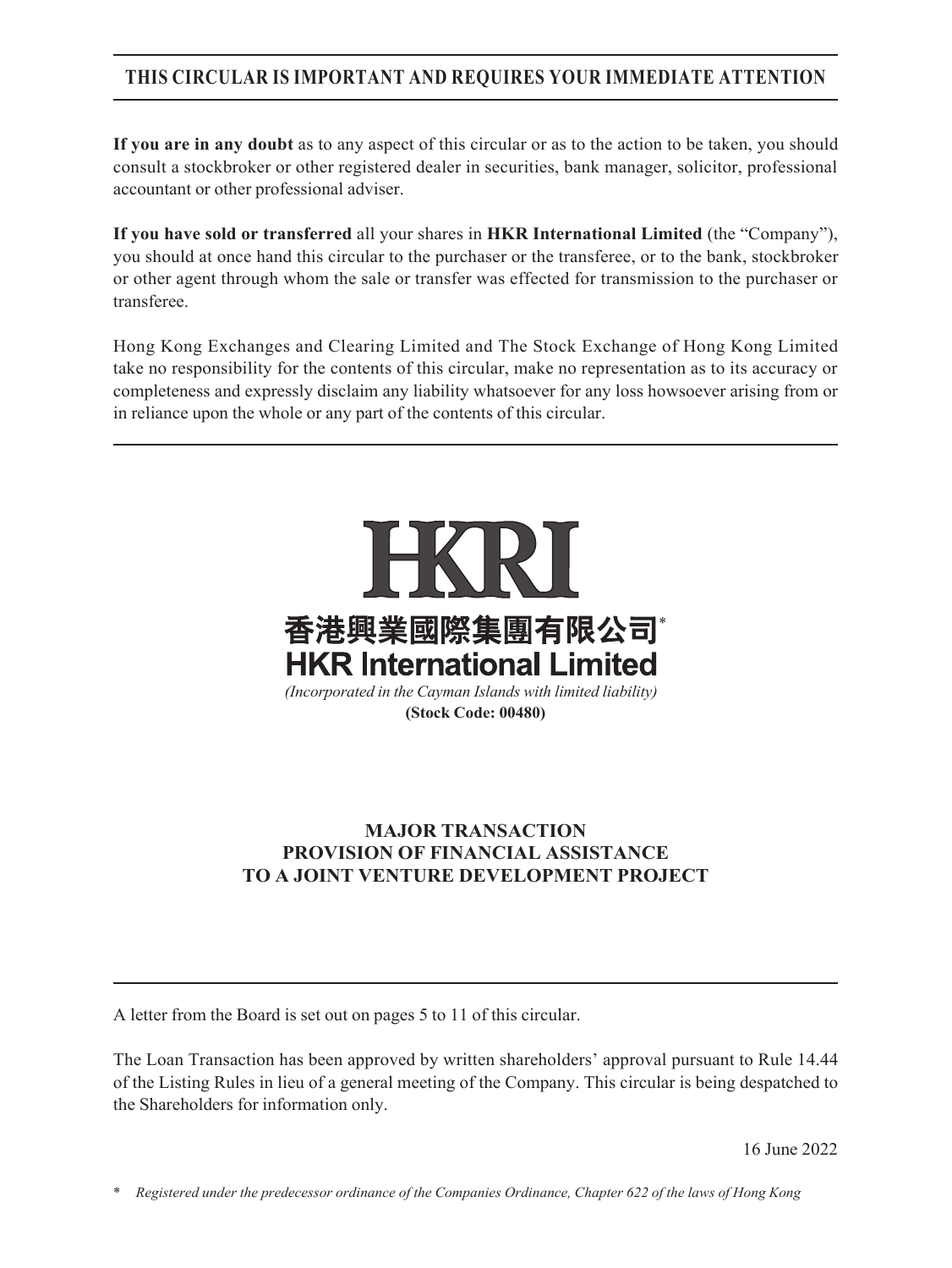# **CONTENTS**

### Page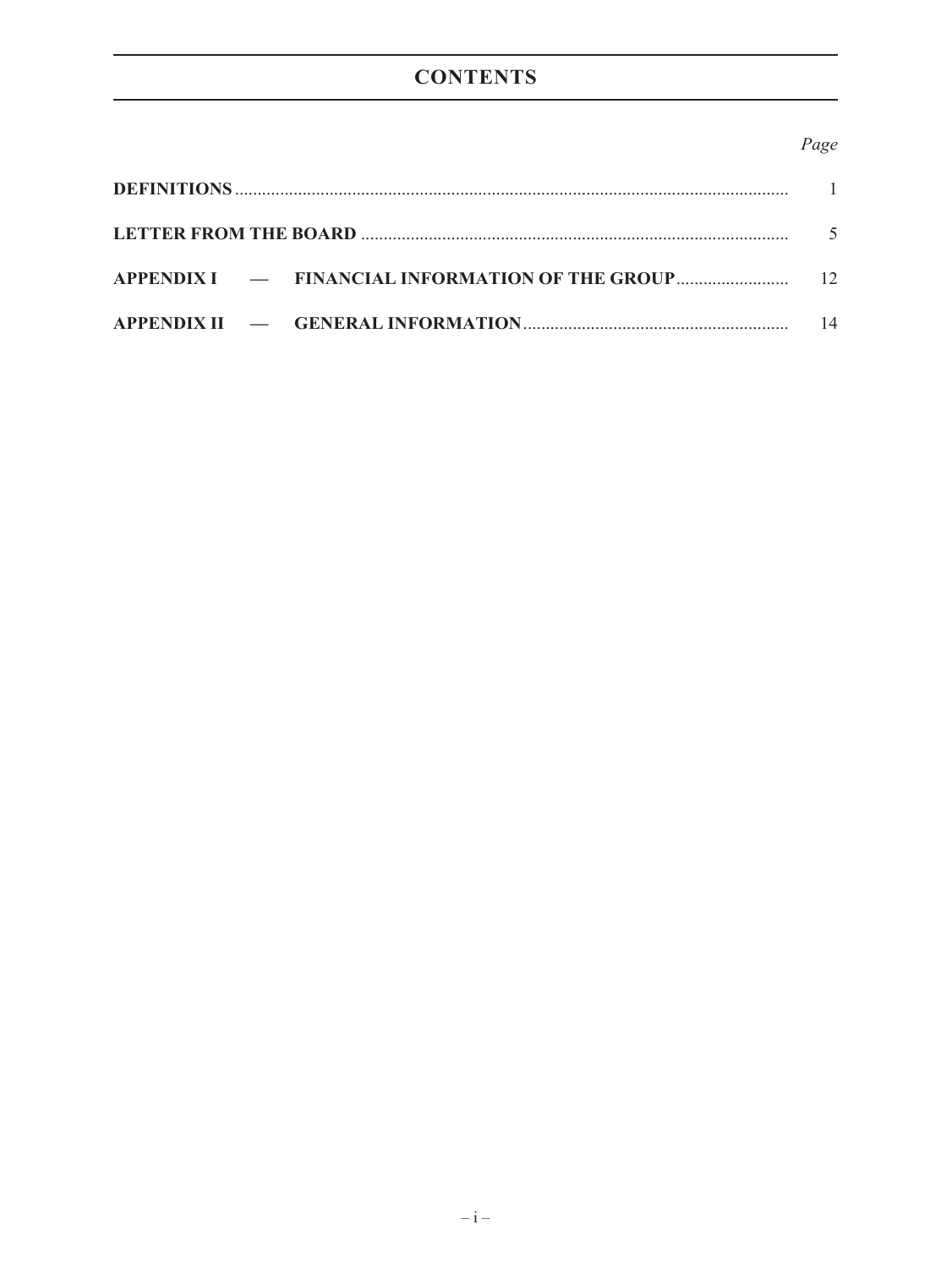*In this circular, unless the context requires otherwise, the following expressions have the following meanings:*

| "Bank"               | Bank of China (Hong Kong) Limited as the remaining lender and<br>security agent under the Supplemental Agreement                                                                                                                                                                                                             |
|----------------------|------------------------------------------------------------------------------------------------------------------------------------------------------------------------------------------------------------------------------------------------------------------------------------------------------------------------------|
| "Banking Facilities" | the banking facilities granted by a syndicate of banks in Hong Kong<br>to the JV Company B in a total principal amount of HK\$5,000<br>million to partially refinance the land premium paid and to finance<br>or refinance construction costs and related professional fees all as<br>relating to the JV Project             |
| "Board"              | the board of directors of the Company                                                                                                                                                                                                                                                                                        |
| "Business Day(s)"    | a day other than Saturday, Sunday, any day on which banks located<br>in Hong Kong are authorised or obligated to close, any public holiday<br>in Hong Kong or a day on which typhoon signal No.8 or above or<br>black rainstorm signal is hoisted in Hong Kong at any time between<br>9:00 a.m. and 5:00 p.m. Hong Kong time |
| "Company"            | HKR International Limited, a company incorporated in the Cayman<br>Islands with limited liability, the securities of which are listed on the<br>main board of the Stock Exchange (Stock Code: 00480)                                                                                                                         |
| "Directors"          | the directors of the Company from time to time                                                                                                                                                                                                                                                                               |
| "Facility Agreement" | an agreement dated 26 May 2017 for the purpose of granting the<br><b>Banking Facilities</b>                                                                                                                                                                                                                                  |
| "Group"              | the Company and its subsidiaries from time to time                                                                                                                                                                                                                                                                           |
| "HIBOR"              | Hong Kong Inter-bank Offered Rate                                                                                                                                                                                                                                                                                            |
| "HK\$"               | Hong Kong dollars, the lawful currency of Hong Kong                                                                                                                                                                                                                                                                          |
| "Hong Kong"          | the Hong Kong Special Administrative Region of the People's<br>Republic of China                                                                                                                                                                                                                                             |
| "Hysan"              | Hysan Development Company Limited, a company incorporated in<br>Hong Kong with limited liability, the shares of which are listed on<br>the Main Board of the Stock Exchange (Stock Code: 00014)                                                                                                                              |
| "Interest Period"    | One, two or three months or subject to availability six months at the<br>selection of the JV Company B and mutually agree with the Bank as<br>agent (acting on the instruction of all the lenders)                                                                                                                           |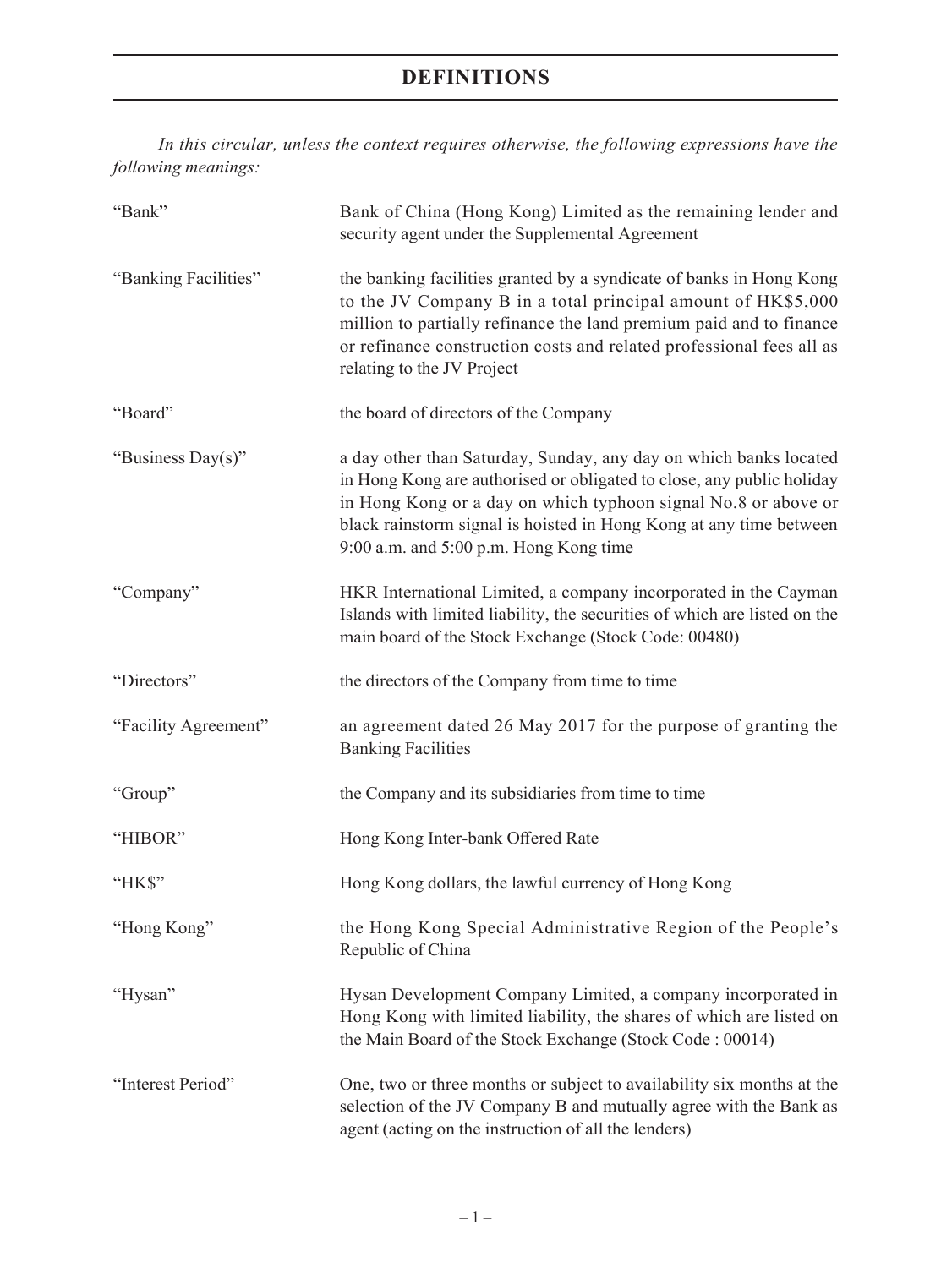| "JV Company A"            | Gainwick Mortgage Limited, a company incorporated in Hong Kong<br>with limited liability and indirectly owned as to 40% by the Company<br>and 60% by Hysan                                                                                                                                                                                                                                                                                                                                                                                                                                                             |
|---------------------------|------------------------------------------------------------------------------------------------------------------------------------------------------------------------------------------------------------------------------------------------------------------------------------------------------------------------------------------------------------------------------------------------------------------------------------------------------------------------------------------------------------------------------------------------------------------------------------------------------------------------|
| "JV Company B"            | Gainwick Limited, a company incorporated in Hong Kong with<br>limited liability and indirectly owned as to 40% by the Company and<br>60% by Hysan                                                                                                                                                                                                                                                                                                                                                                                                                                                                      |
| "JV Project"              | the joint venture project between the Company and Hysan to<br>redevelop and sell residential properties built on the Plots                                                                                                                                                                                                                                                                                                                                                                                                                                                                                             |
| "Latest Practicable Date" | 13 June 2022, being the latest practicable date prior to the printing<br>of this circular for ascertaining certain information contained in this<br>circular                                                                                                                                                                                                                                                                                                                                                                                                                                                           |
| "Listing Rules"           | Rules Governing the Listing of Securities on the Stock Exchange                                                                                                                                                                                                                                                                                                                                                                                                                                                                                                                                                        |
| "Loan Agreement A"        | the revolving loan facility agreement dated 19 April 2022 entered<br>into between Pine Isle and Mariner Bay, as the lenders, and the JV<br>Company A, as the borrower                                                                                                                                                                                                                                                                                                                                                                                                                                                  |
| "Loan Agreement B"        | the revolving loan facility agreement dated 26 May 2022 entered<br>into between Pine Isle and Mariner Bay, as the lenders, and the JV<br>Company B, as the borrower                                                                                                                                                                                                                                                                                                                                                                                                                                                    |
| "Major Shareholders"      | comprise CCM Trust (Cayman) Limited ("CCM"), Mingly Asia<br>Capital Limited ("Mingly"), CCM Capital Corporation ("CCM<br>Capital"), Soar Boom Limited ("Soar Boom"), LBJ Regents (PTC)<br>Limited ("LBJ") and Bie Ju Enterprises Limited ("Bie Ju"), a closely<br>allied group of shareholders who together hold approximately<br>54.985% interests in the Company, with their particulars as follows:                                                                                                                                                                                                                 |
|                           | (a)<br>CCM is a company incorporated in the Cayman Islands<br>with limited liability and which has a direct interest in<br>the Company of approximately 38.444% (representing<br>571,011,401 ordinary shares of the Company). CCM (which<br>is also indirectly interested in the shares of the Company held<br>via its subsidiaries, Mingly, CCM Capital and Soar Boom as<br>described in $(b)$ , $(c)$ and $(d)$ below) is the corporate trustee of<br>certain but not identical discretionary trusts of which members<br>of the classes of discretionary beneficiaries comprise the late<br>Dr CHA Chi Ming's issue; |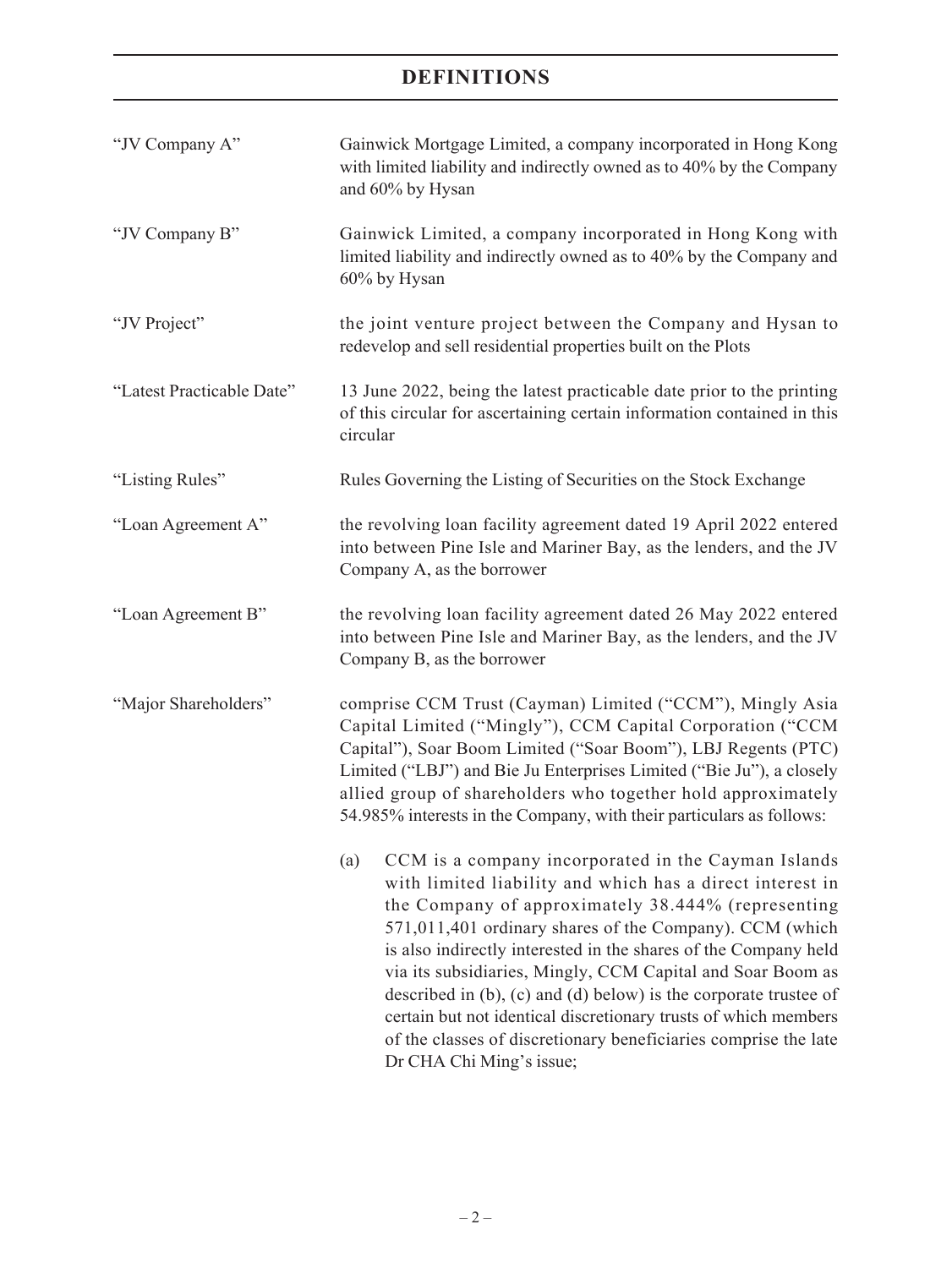| (b) | Mingly is a company incorporated in the British Virgin        |
|-----|---------------------------------------------------------------|
|     | Islands with limited liability, indirectly owned as to 87.50% |
|     | by CCM, and which has a direct interest in the Company of     |
|     | approximately 3.04% (representing 45,157,894 ordinary shares  |
|     | of the Company);                                              |

- (c) CCM Capital is a company incorporated in the British Virgin Islands with limited liability, indirectly owned as to 87.50% by CCM, and which has a direct interest in the Company of approximately 1.696% (representing 25,183,584 ordinary shares of the Company);
- (d) Soar Boom is a company incorporated in the British Virgin Islands with limited liability, indirectly owned as to 87.50% by CCM, and which has a direct interest in the Company of approximately 4.999% (representing 74,265,090 ordinary shares of the Company);
- (e) LBJ is a company incorporated in the British Virgin Islands with limited liability and which has a direct interest in the Company of approximately 6.182% (representing 91,818,179 ordinary shares of the Company). LBJ (which is also indirectly interested in the shares of the Company held via its whollyowned subsidiary Bie Ju, as described in (f) below) is the corporate trustee for certain but not identical discretionary trusts of which members of the classes of discretionary beneficiaries comprise the late Dr CHA Chi Ming's issue; and
- (f) Bie Ju is a company incorporated in the Cayman Islands with limited liability, wholly-owned by LBJ, and which has a direct interest in the Company of approximately 0.624% (representing 9,266,101 ordinary shares of the Company)
- "Mariner Bay" Mariner Bay Limited, a company incorporated in the British Virgin Islands and an indirect wholly-owned subsidiary of Hysan

"Guarantee" a guarantee dated 26 May 2017 provided by the Company in favour of the Bank as security agent, pursuant to which the company agreed to guarantee the obligations of the JV Company B under the Facility Agreement up to a maximum principal amount of HK\$2,000 million

"Pine Isle" Pine Isle Holdings Limited, a company incorporated in the British Virgin Islands and an indirect wholly-owned subsidiary of the Company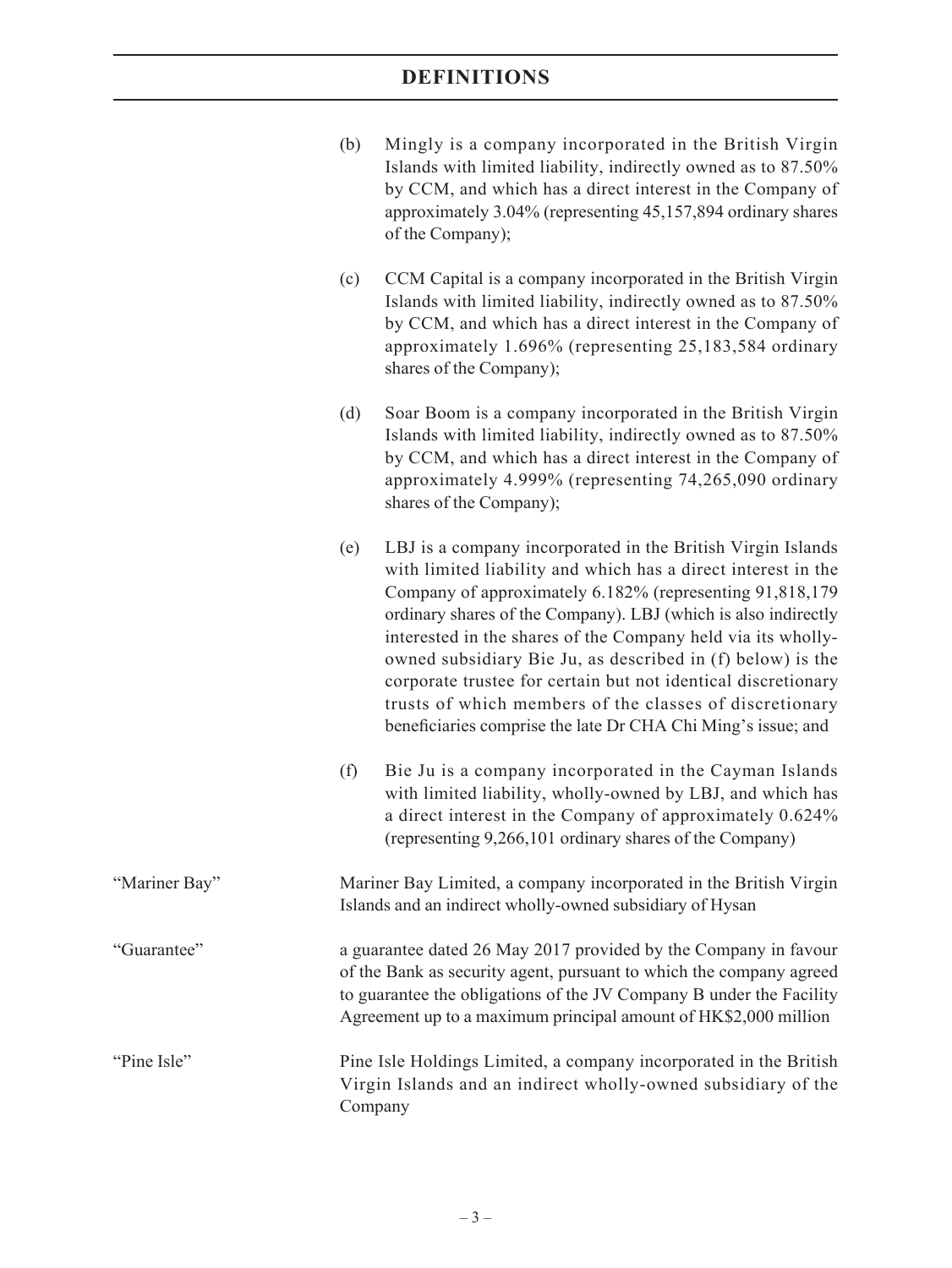| "Plot $1$ "              | a piece of land located at Lo Fai Road, Tai Po, New Territories being<br>registered at the Land Registry as Tai Po Town Lot No. 223                                                                                                           |
|--------------------------|-----------------------------------------------------------------------------------------------------------------------------------------------------------------------------------------------------------------------------------------------|
| "Plot $2$ "              | a piece of land located at Lo Fai Road, Tai Po, New Territories being<br>registered at the Land Registry as Tai Po Town Lot No. 229                                                                                                           |
| "Plots"                  | Plot 1 and Plot 2                                                                                                                                                                                                                             |
| "SFO"                    | Securities and Futures Ordinance, Chapter 571 of the laws of Hong<br>Kong as amended from time to time                                                                                                                                        |
| "Shareholder(s)"         | shareholder(s) of the Company                                                                                                                                                                                                                 |
| "Stock Exchange"         | The Stock Exchange of Hong Kong Limited                                                                                                                                                                                                       |
| "Supplemental Agreement" | the supplemental agreement to the Facility Agreement, among other<br>things, providing for the extension of the Banking Facilities for an<br>additional 18 months from the date of expiry of the original maturity<br>date, being 26 May 2022 |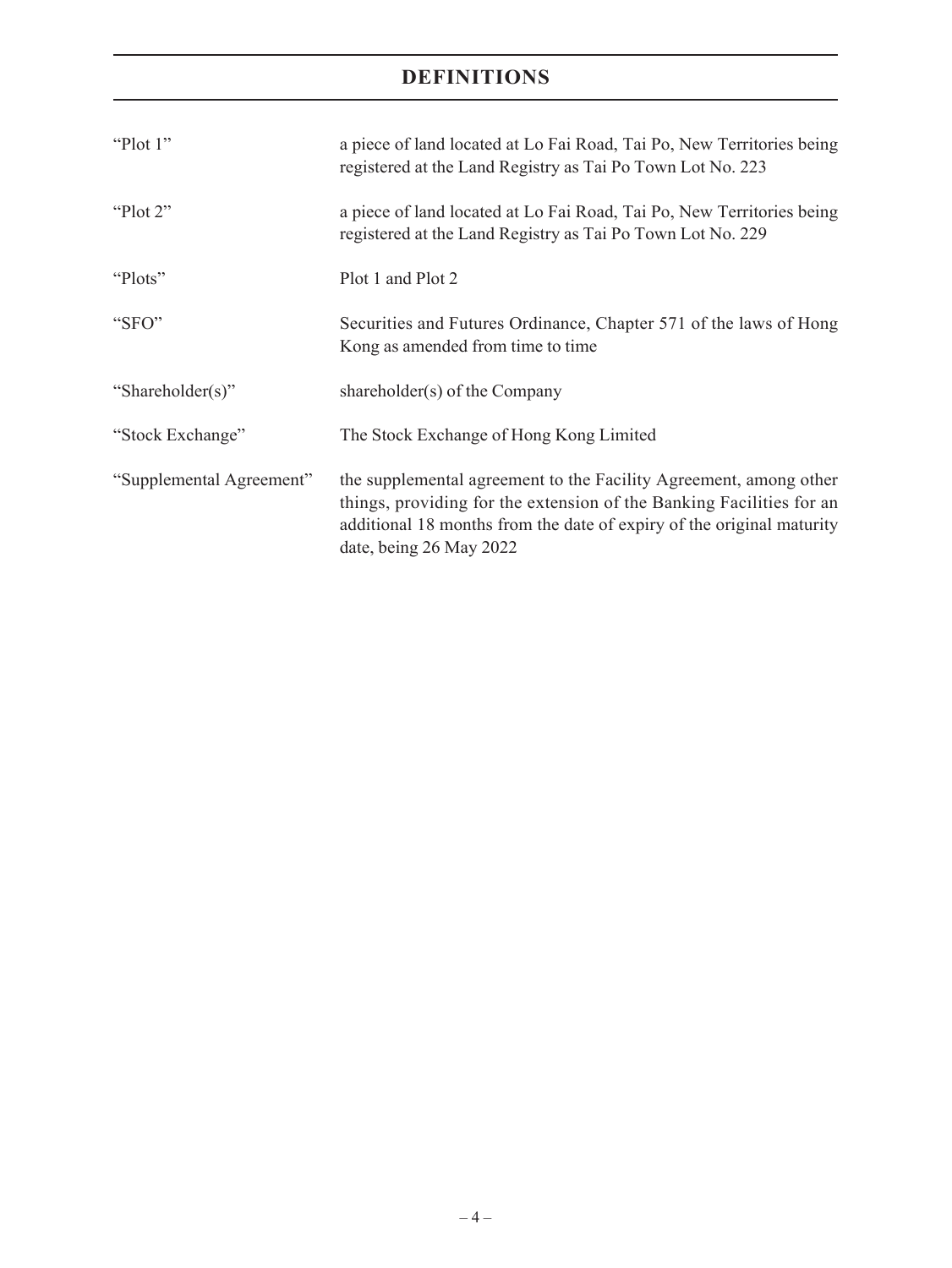香港興業國際集團有限公司\* **HKR International Limited** 

*(Incorporated in the Cayman Islands with limited liability)* **(Stock Code: 00480)**

Mr CHA Mou Zing Victor *(Chairman)* P.O. Box 309, Ugland House Mr TANG Moon Wah *(Managing Director)* Grand Cayman Mr CHEUNG Ho Koon **KY1-1104**, Cayman Islands Ms NGAN Man Ying Ms WONG CHA May Lung Madeline# *Principal Place of Business (Deputy Chairman) in Hong Kong:* The Honourable Ronald Joseph ARCULLI<sup>#</sup> 23/F, China Merchants Tower Mr CHA Mou Daid Johnson<sup>#</sup> Shun Tak Centre  $Mr$  CHEUNG Wing Lam Linus<sup> $\triangle$ </sup> 168-200 Connaught Road Central Mr FAN Hung Ling Henry<sup> $\triangle$ </sup> Hong Kong Ms HO Pak Ching Loretta<sup> $\triangle$ </sup> Ms Barbara SHIU<sup> $\triangle$ </sup> Mr TANG Kwai Chang<sup> $\triangle$ </sup>

*Directors: Registered Office:*

 $Non\text{-}execute\,Directors$ 

<sup>Δ</sup> *Independent Non-executive Directors*

16 June 2022

Dear Shareholders,

### **MAJOR TRANSACTION PROVISION OF FINANCIAL ASSISTANCE TO A JOINT VENTURE DEVELOPMENT PROJECT**

#### **INTRODUCTION**

Reference is made to the announcements of the Company dated 19 April and 26 May 2022. On 19 April 2022, the Company through Pine Isle, its indirect wholly-owned subsidiary and Hysan through Mariner Bay, its indirect wholly-owned subsidiary, entered into the Loan Agreement A with JV Company A (owned indirectly by Pine Isle as to 40% and by Mariner Bay as to 60%) for the provision of a 5-year revolving loan facility in an aggregate sum up to HK\$2,200 million to the JV Company A primarily for the provision of mortgage loans to purchasers of the residential units developed pursuant to the JV Project. The loan amount borne by Pine Isle, therefore indirectly by the Company, under the Loan Agreement A will be up to HK\$880 million ("Loan A"), equivalent to 40% of the loan facility amount.

\* *Registered under the predecessor ordinance of the Companies Ordinance, Chapter 622 of the laws of Hong Kong*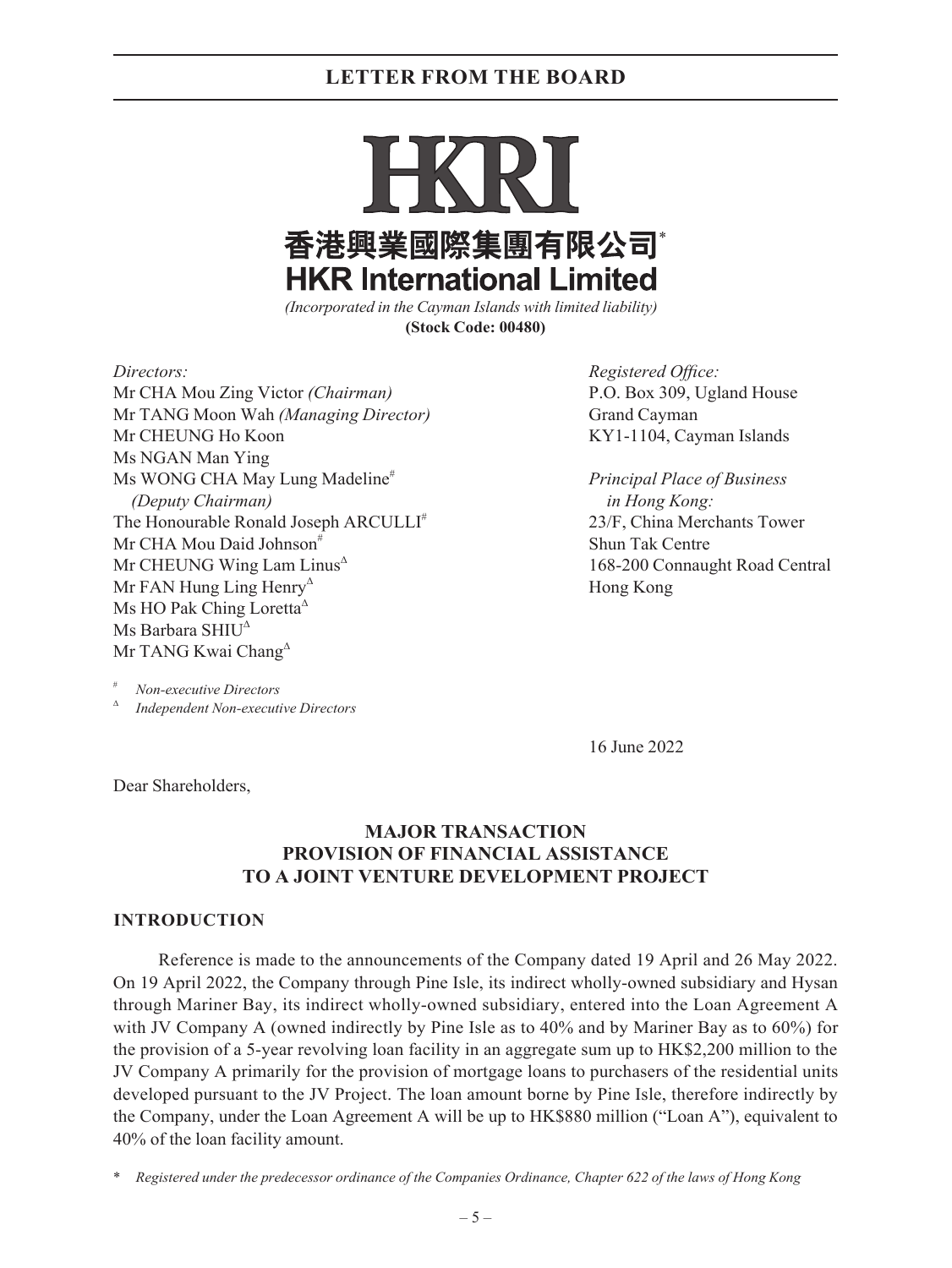On 26 May 2022, Pine Isle and Mariner Bay, as the lenders, entered into the Loan Agreement B, with the JV Company B, as the borrower, for the provision of a 5-year revolving loan facility in an aggregate sum up to HK\$1,500 million to the JV Company B. Although the JV Company A and the JV Company B are involved in different aspects of the JV Project, it is ultimately a single purpose project and the Company owns the same percentage shareholding in each of JV Company A and JV Company B. Accordingly, the Company has treated it as appropriate to aggregate Loan B (as defined below) with Loan A pursuant to Rule 14.22 of the Listing Rules.

The purpose of this circular is to provide you with, among other things, information in relation to the Loan Transaction (as defined below) and the transactions contemplated thereunder.

#### **LOAN AGREEMENT B**

The principal terms of Loan Agreement B are set out below:

| Date:                      | 26 May 2022                                                                                                                                                                                                                                                                                                                                     |
|----------------------------|-------------------------------------------------------------------------------------------------------------------------------------------------------------------------------------------------------------------------------------------------------------------------------------------------------------------------------------------------|
| <b>Parties:</b>            | Pine Isle (as lender)<br>(1)                                                                                                                                                                                                                                                                                                                    |
|                            | Mariner Bay (as lender)<br>(2)                                                                                                                                                                                                                                                                                                                  |
|                            | JV Company B (as borrower)<br>(3)                                                                                                                                                                                                                                                                                                               |
| Drawdown:                  | The term provided in the Loan Agreement B during which the JV<br>Company B may draw down on any portion of the loan from Pine Isle and<br>Mariner Bay, on each occasion in proportion to their respective effective<br>shareholdings held in the JV Company B, expires on 26 May 2027, subject<br>to extension as may be agreed by the parties. |
| Interest and<br>repayment: | The amounts drawn and outstanding under the Loan Agreement B will be<br>interest-free, unsecured and without fixed term of repayment.                                                                                                                                                                                                           |

The JV Company B is the project company for the development of the JV Project and is also owned indirectly by Pine Isle as to 40% and by Mariner Bay as to 60%. The shareholders' loans from Pine Isle and Mariner Bay to the JV Company B under the Loan Agreement B will be made in proportion to their respective effective shareholding interests in the JV Company B and on the same terms. The loan amount borne by Pine Isle, therefore indirectly by the Company, under the Loan Agreement B will be up to HK\$600 million ("Loan B").

To the best of the Directors' knowledge, information and belief after having made all reasonable enquiries, Mariner Bay and its ultimate beneficial owner, Hysan, are third parties independent of the Company and its connected persons.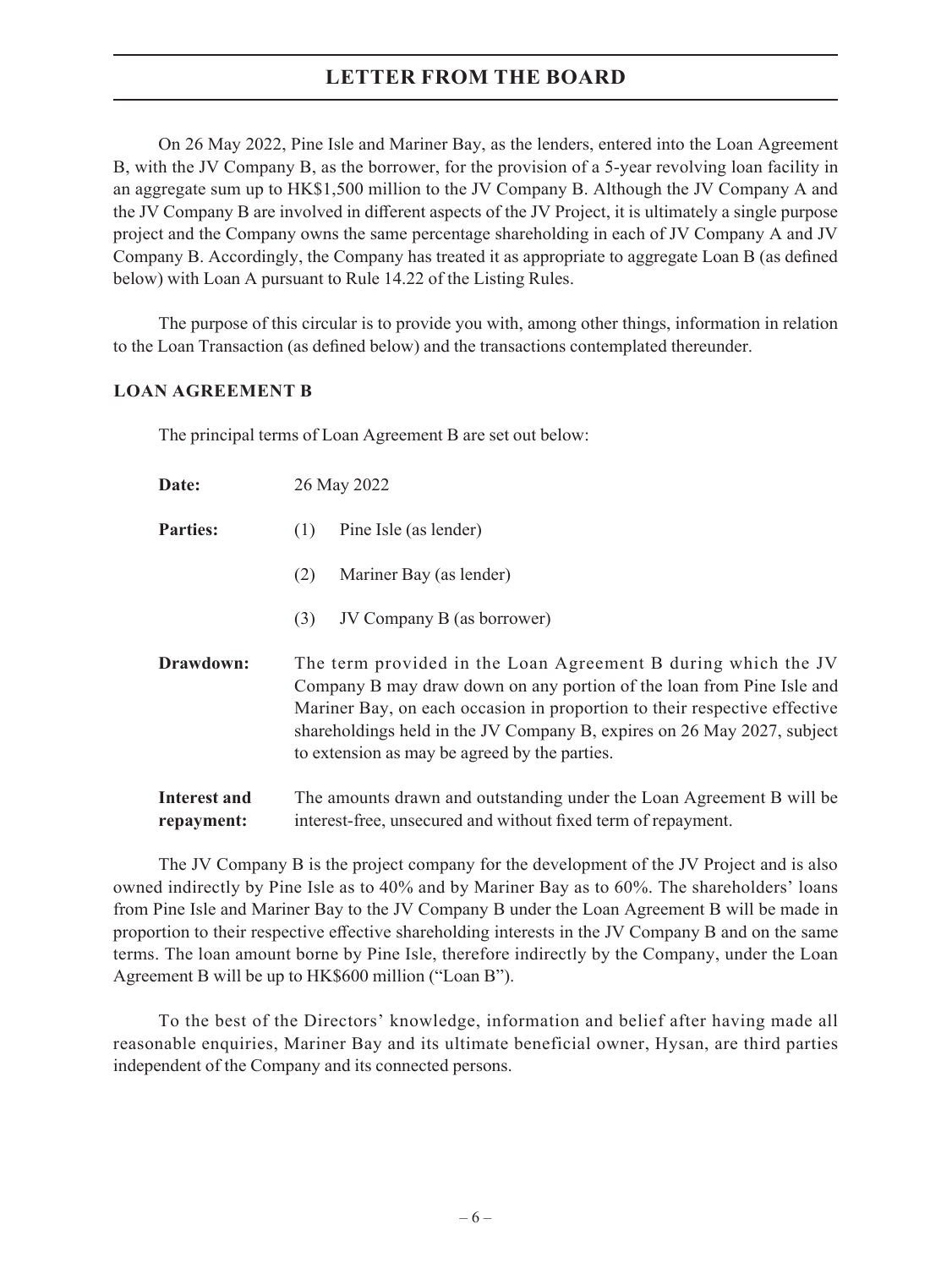#### **REASONS FOR THE PROVISION OF FINANCIAL ASSISTANCE**

The Group is principally engaged in property development and property investment in Hong Kong, mainland China and the Asia Pacific region. The JV Project is a residential development project jointly developed and owned as to 40% by the Group and 60% by Hysan. On 26 May 2017, the JV Company B entered into the Facility Agreement with a syndicate of banks for the provision of Banking Facilities in aggregate up to HK\$5,000 million for the purpose of refinancing up to 50% of the land premium paid and to finance or refinance construction costs and related professional fees associated with the JV Project. The maturity date of the Banking Facilities was 26 May 2022 but will be extended for an additional 18 months ("Extended Banking Facilities"). More details about the Extended Banking Facilities are set out in the section headed "**Listing Rules Implications and Additional Information**" for the information of Shareholders. As at 26 May 2022, the outstanding amount drawn down under the Banking Facilities, together with accrued interest is around HK\$4,104 million.

The proceeds from the shareholders' loans made under the Loan Agreement B to the JV Company B has been fully used to partially prepay/repay the Banking Facilities upon expiry of their original maturity on 26 May 2022. The partial prepayment/repayment of the Banking Facilities is the prerequisite for the extension of the maturity date of the Banking Facilities. The outstanding amount of the Extended Banking Facilities upon expiry of the extended maturity date will be repaid by using the pre-sale and/or sale proceeds from the JV Project. The JV Project is a joint venture project between the Company (owned as to 40%) and Hysan (owned as to 60%) to develop and sell lowdensity residential properties located at Lo Fai Road, Tai Po, in respect of which pre-sale consent has been obtained and is expected to be completed in the first quarter of 2023.

Taking into consideration the latest recoverable amounts from the underlying assets of the JV Project, the Directors consider that there is no significant credit risk on Loan B. The Directors also consider that it is common in the market for shareholder loans advanced to non-cross border joint ventures or related companies to be without security, without a fixed repayment term and may or may not be interest-bearing. Taking into further consideration that there will be no tax differentiation on a consolidation basis, Loan B was determined to be interest-free. This decision is made with reference to and in line with market practice, and the terms of Loan B are reasonable and on normal commercial terms.

In addition, the Directors are satisfied that each of Pine Isle and Mariner Bay, together being indirectly interested in the entire issued share capital of the JV Company B, will be lending to the JV Company B in proportion to their respective effective interests in the JV Company B and on identical terms under the Loan Agreement B. Accordingly, the Directors consider that the Loan Agreement B represents normal commercial terms that are fair and reasonable and in the best interests of the Company and its shareholders as a whole.

### **INFORMATION ON THE COMPANY, THE JV COMPANY A, THE JV COMPANY B, PINE ISLE AND MARINER BAY**

The Company is an investment holding company incorporated in the Cayman Islands, the securities of which are listed on the Stock Exchange. The Group is principally engaged in property development, property investment, transportation services and property management, hotel operations and leisure businesses.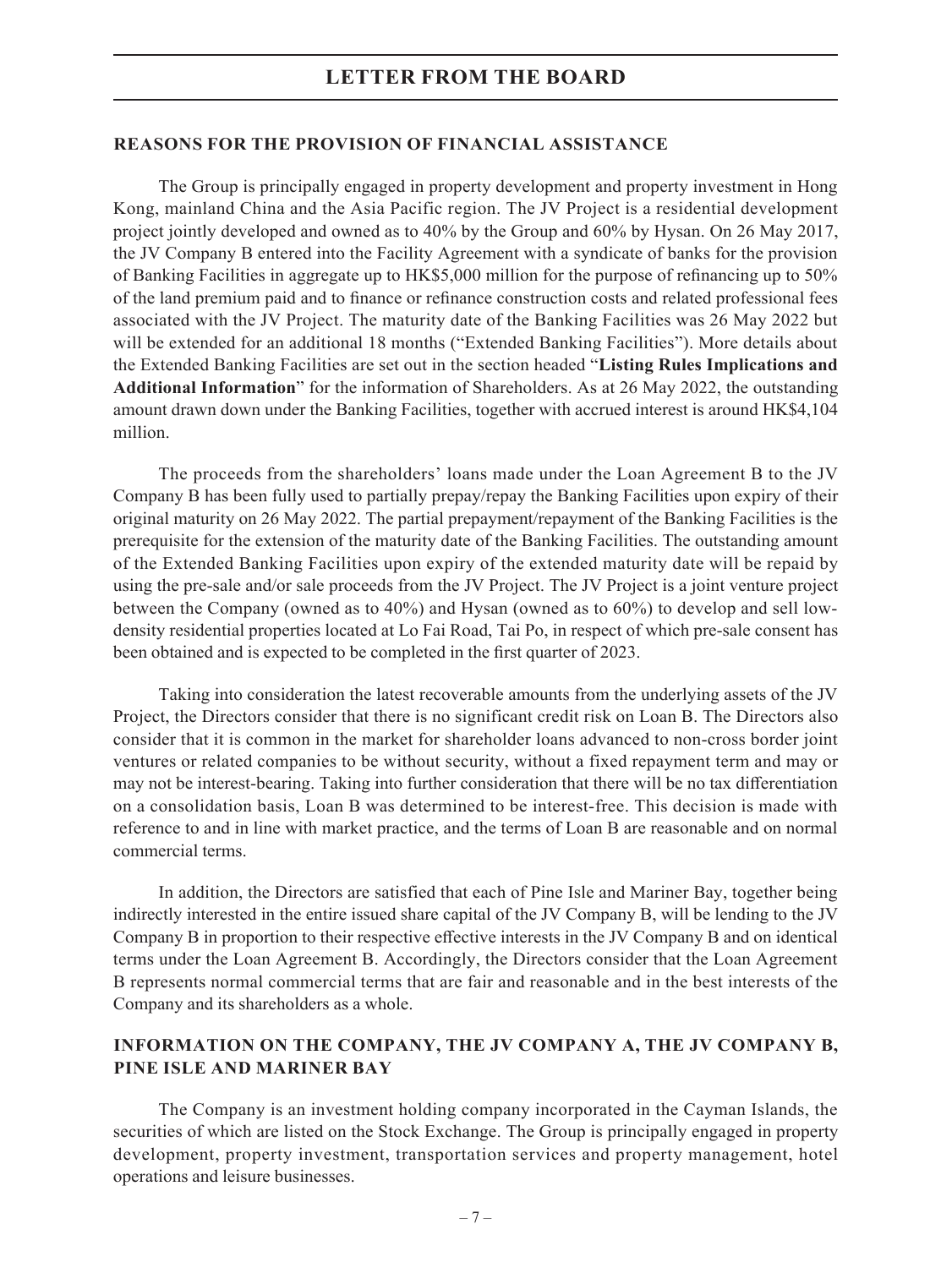The JV Company A is a company incorporated in Hong Kong with limited liability and is directly wholly-owned by Strongbod Limited. Strongbod Limited is an investment holding company incorporated in the British Virgin Islands with limited liability, which is directly owned as to 40% by Pine Isle and 60% by Mariner Bay. The JV Company A has been set up for the sole purpose of providing mortgage loans to qualifying purchasers of residential units developed pursuant to the JV Project.

The JV Company B is a company incorporated in Hong Kong with limited liability and is directly wholly-owned by Strongbod Limited. The JV Company B has been set up solely to pursue the JV Project and is the owner of the Plots.

Pine Isle is an investment holding company incorporated in the British Virgin Islands with limited liability and is an indirect wholly-owned subsidiary of the Company.

Mariner Bay is an investment holding company incorporated in the British Virgin Islands with limited liability and is an indirect wholly-owned subsidiary of Hysan. Hysan is a company incorporated in Hong Kong with limited liability, the shares of which are listed on the Main Board of the Stock Exchange (Stock Code : 00014). Its principal businesses are property investment, management and development.

#### **LISTING RULES IMPLICATIONS AND ADDITIONAL INFORMATION**

Although JV Company A and JV Company B are involved in different aspects of the JV Project, it is ultimately a single purpose project and the Company owns the same percentage shareholding in each of JV Company A and JV Company B (with the detailed relationships being as set out in the section headed "**Information on the Company, the JV Company A, the JV Company B, Pine Isle and Mariner Bay**"). Therefore, the Company has treated it as appropriate to aggregate Loan B with Loan A pursuant to Rule 14.22 of the Listing Rules. As the aggregate amount of Loan A and Loan B exceeds 25% of one of the applicable percentage ratios under Rule 14.07 of the Listing Rules but is less than 100% of all applicable percentage ratios, the granting of Loan B in addition to Loan A ("Loan Transaction") constitutes a major transaction of the Company under Rule 14.06 of the Listing Rules and is subject to the reporting, announcement and shareholders' approval requirements under Chapter 14 of the Listing Rules.

To the best of the Directors' knowledge, information and belief having made all reasonable enquiries, no Shareholder has any material interest in the Loan Transaction nor would be required to abstain from voting were the Company to convene an extraordinary general meeting to consider and if thought fit approve the Loan Transaction. The Major Shareholders, who together are the registered owners holding an aggregate of 816,702,249 ordinary shares, representing approximately 54.985% of the issued share capital of the Company as at the date of the Loan Agreement B, have given their written approvals for the Loan Transaction. As such, no general meeting will be convened for the purpose of approving the Loan Transaction as permitted under Rule 14.44 of the Listing Rules.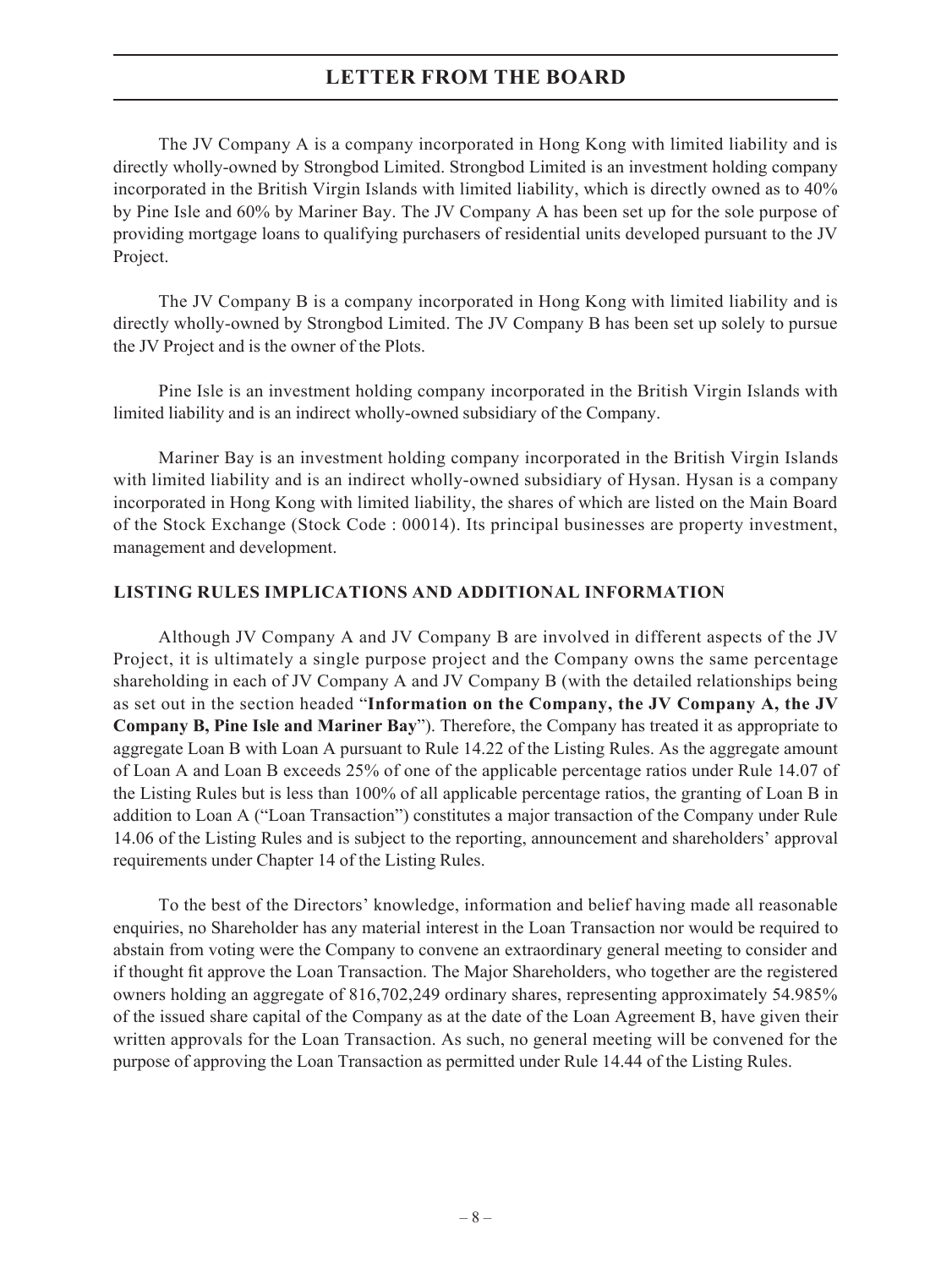In addition, reference is made to the announcement of the Company dated 26 May 2017. On 26 May 2022, the JV Company B, with the consents of the Company and Hysan, as the guarantors under the Facility Agreement, has entered into the Supplemental Agreement with the Bank (as the remaining lender) for the extension of the Banking Facilities for an additional 18 months from the original maturity date, being 26 May 2022. The principal terms of the Extended Banking Facilities (as compared to the original terms) are as follows:

|                                              | <b>Banking Facilities</b>                                                                                                                                                                                                                                                                                         | <b>Extended Banking Facilities</b>                                                                                        |  |  |
|----------------------------------------------|-------------------------------------------------------------------------------------------------------------------------------------------------------------------------------------------------------------------------------------------------------------------------------------------------------------------|---------------------------------------------------------------------------------------------------------------------------|--|--|
| <b>Maximum</b><br>Principal<br><b>Amount</b> | HK\$5,000 million                                                                                                                                                                                                                                                                                                 | No change                                                                                                                 |  |  |
| <b>Purpose</b>                               | To partially refinance the<br>(a)<br>land premium paid as<br>regards a maximum of 50%<br>of the land premium paid;<br>and                                                                                                                                                                                         | To partially refinance the<br>(a)<br>land premium paid as<br>regards a maximum of 40%<br>of the land premium paid;<br>and |  |  |
|                                              | To finance or refinance<br>(b)<br>construction costs                                                                                                                                                                                                                                                              | To finance or refinance<br>(b)<br>construction costs as regards<br>a maximum of 80% of the<br>construction costs          |  |  |
| <b>Final Maturity</b>                        | 60 months from the date of the<br>Facility Agreement (i.e. 26 May<br>2022)                                                                                                                                                                                                                                        | 18 months from the date of the<br>Supplemental Agreement (i.e.<br>26 November 2023)                                       |  |  |
| <b>Interest</b>                              | Sum of HIBOR of relevant Interest<br>Period and 0.65% per annum                                                                                                                                                                                                                                                   | Sum of HIBOR of relevant Interest<br>Period and 0.79% per annum                                                           |  |  |
| Lender(s)                                    | 4 financial institutions (including<br>the Bank)                                                                                                                                                                                                                                                                  | The Bank                                                                                                                  |  |  |
| <b>Guarantee</b>                             | As security for the JV Company<br>B's obligation under the Banking<br>Facilities, the Company and Hysan<br>provided guarantees in favour of<br>the Bank as security agent on a<br>several basis in proportion to their<br>respective effective interests in the<br>JV Company B, i.e. 40% and 60%<br>respectively | No change                                                                                                                 |  |  |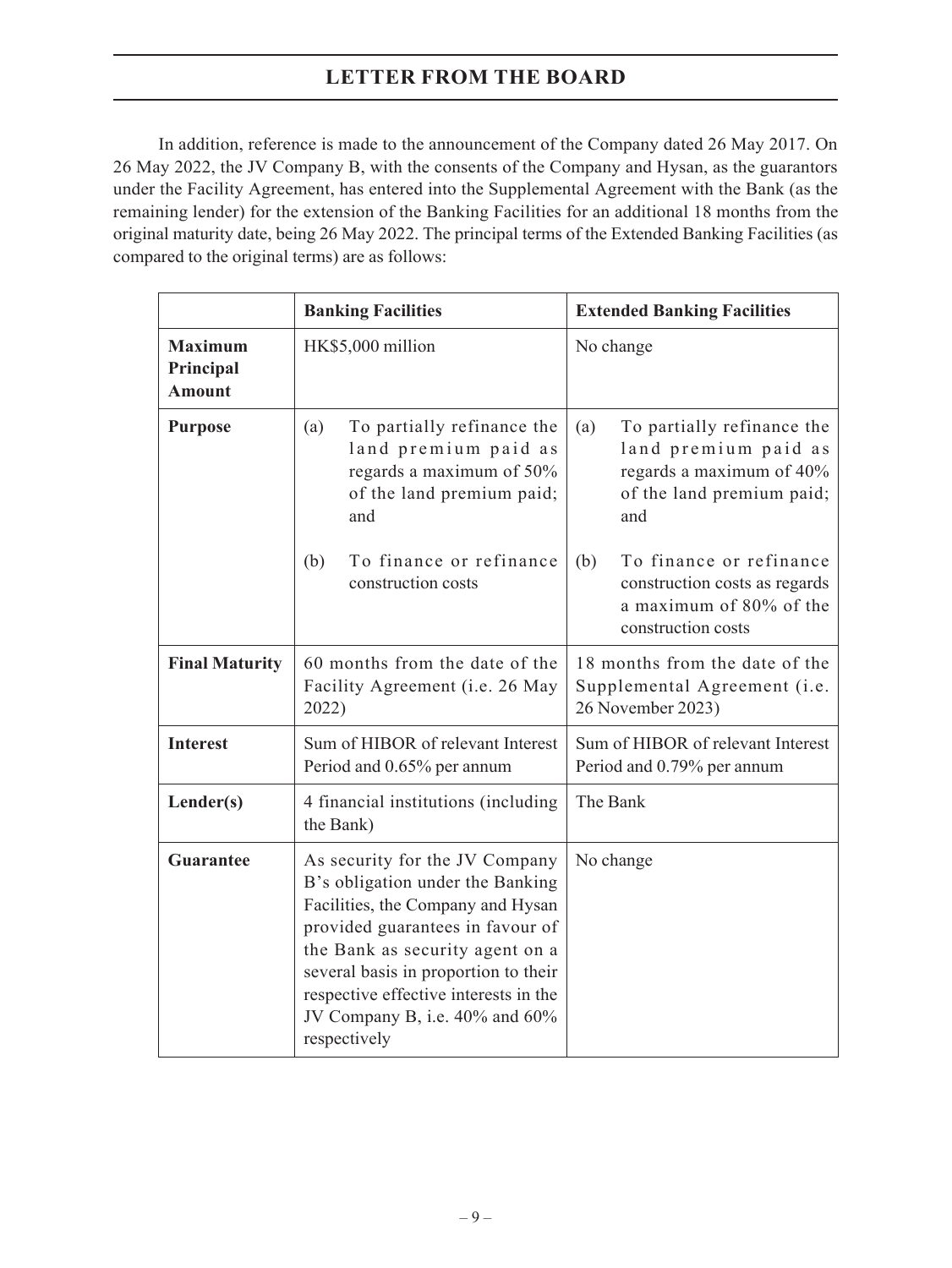The security for the Banking Facilities remains essentially unchanged and includes (i) a first ranking building mortgage over the Plots and properties thereon and a debenture incorporating a first floating charge over all the JV Company B's assets and undertakings; (ii) a first fixed charge over the accounts into which the JV Company B's sales proceeds, rental proceeds and other money to be received in relation to the JV Project are deposited; (iii) several funding undertakings provided by each of the Company and Hysan that, to the extent not financed by drawdowns made under the relevant Banking Facilities, the Company and Hysan will provide funding to the JV Company B in relation to (a) all outstanding construction costs (including any cost overrun) of the JV Project and all other costs (including professional fees) required to complete the JV Project without interruption or delay; and (b) payment of all financial costs and expenses in relation to the JV Project; (iv) a joint and several completion undertaking from the Company and Hysan to complete the construction of the JV Project so as to obtain the occupation permits on or before 30 September 2022 (amended from 30 June 2022) and the certificates of compliance on or before 31 March 2023 (amended from 30 September 2022) in relation to the JV Project; (v) share mortgage (by way of first fixed charge) over the entire issued share capital, present or future of the JV Company B; (vi) subordination and assignment of all existing and future shareholders' loans and inter-company loans advanced to the JV Company B; (vii) assignment of sales proceeds (incorporating a charge over account) in respect of all sale proceeds derived from the JV Project; and (viii) assignment of insurance policies and main building and project-related contracts (except consultants' and design contracts) for the JV Project.

The Guarantee together with previous shareholders' loans advanced to the JV Company B by the Company, represents financial assistance commitments that were contemplated at the outset of (and were referenced in the shareholders' agreement relating to) the joint venture. This financial assistance (the "Original Commitments") was disclosed in the announcement of the Company dated 26 May 2017, and represented financial assistance to a joint venture being pursued in the form of a single purpose project (ultimately for sale, and not investment, purposes) and was treated as being revenue in nature in the ordinary course of the Company. As such, the joint venture arrangements fell within the exclusion to Rule 14.04(1)(f) of the Listing Rules and the Original Commitments were not treated as separate notifiable transaction(s) for the purposes of Chapter 14 of the Listing Rules. As at the Latest Practicable Date, the outstanding shareholder loans (excluding the Loan B) advanced to the JV Company B by the Group total HK\$892 million ("Outstanding Shareholder Loan Amount").

With the addition of Loan B (HK\$600 million) agreed under the Loan Agreement B (representing approximately 1.35% of the total assets of the Group of HK\$44,400 million as at 30 September 2021), the total financial support (including the Guarantee and the Outstanding Shareholder Loan Amount) provided by the Group to the JV Company B as at the Latest Practicable Date comes to HK\$3,492 million, which is marginally below 8% of the Group's assets per the assets ratio under Rule 14.07(1) of the Listing Rules.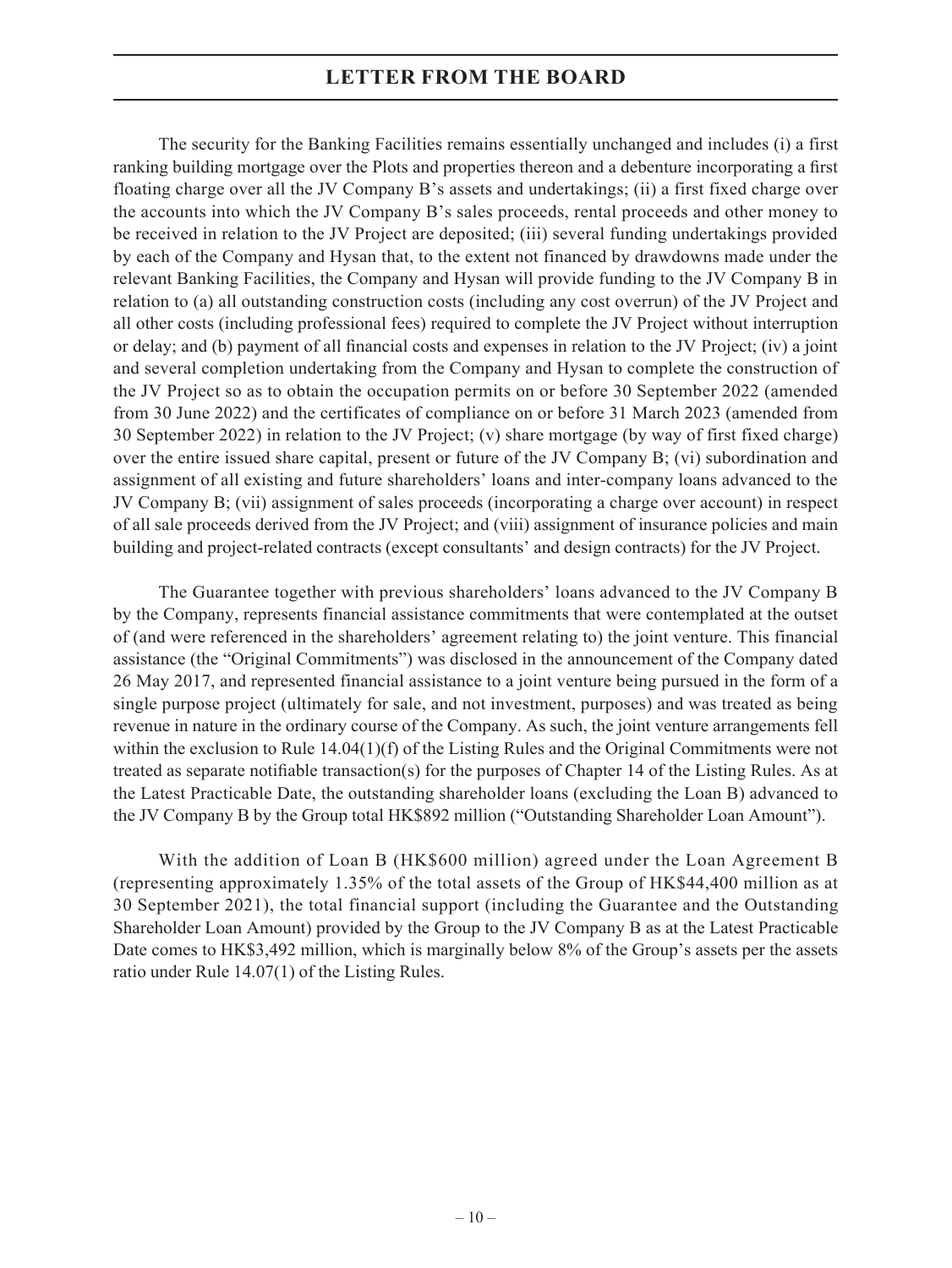Moreover, by adding the further HK\$880 million shareholders' loan agreed under the Loan Agreement A, the total committed financial assistance from the Group in respect of the JV Project will be HK\$4,372 million as at the Latest Practicable Date, which together with all other incidents of financial assistance provided by the Group to, and guarantees given by the Group for banking facilities granted to, other affiliated companies of the Company, the details of which are set out in the interim report, continue as on-going liabilities of the Group; and they continue to exceed 8% of the Group's assets per the assets ratio under Rule 14.07(1) of the Listing Rules. The Company will continue to comply with the relevant disclosure requirements under Rules 13.16 and 13.22 of the Listing Rules.

#### **FINANCIAL EFFECTS OF THE LOAN TRANSACTION**

The Group will finance the loans made pursuant to the Loan Agreement B from internal resources. As the Group's principal joint ventures, the results and assets and liabilities of both JV Company A and JV Company B are incorporated into the Group's consolidated financial statements using the equity method of accounting, as such the financial effects of Loan B to the Group was an increase in loan to joint venture (non-current assets) and a corresponding decrease in cash balance of HK\$600 million (current assets).

#### **RECOMMENDATION**

This circular is despatched to Shareholders for information purposes only. Although no general meeting will be convened, the Directors (including the Independent Non-executive Directors) are of the view that the Loan Transaction, based on the reasons set out in the above paragraph **"REASONS FOR THE PROVISION OF FINANCIAL ASSISTANCE"**, is fair and reasonable and are in the interests of the Company and the Shareholders as a whole. If a general meeting was convened for approving the Loan Transaction, the Board would recommend the Shareholders to vote in favour of the ordinary resolution(s) to approve the Loan Agreement B and the transactions contemplated thereunder.

#### **ADDITIONAL INFORMATION**

Your attention is also drawn to the other additional information set out in the appendices to this circular.

> Yours faithfully, By order of the Board **CHA Mou Zing Victor** *Executive Chairman*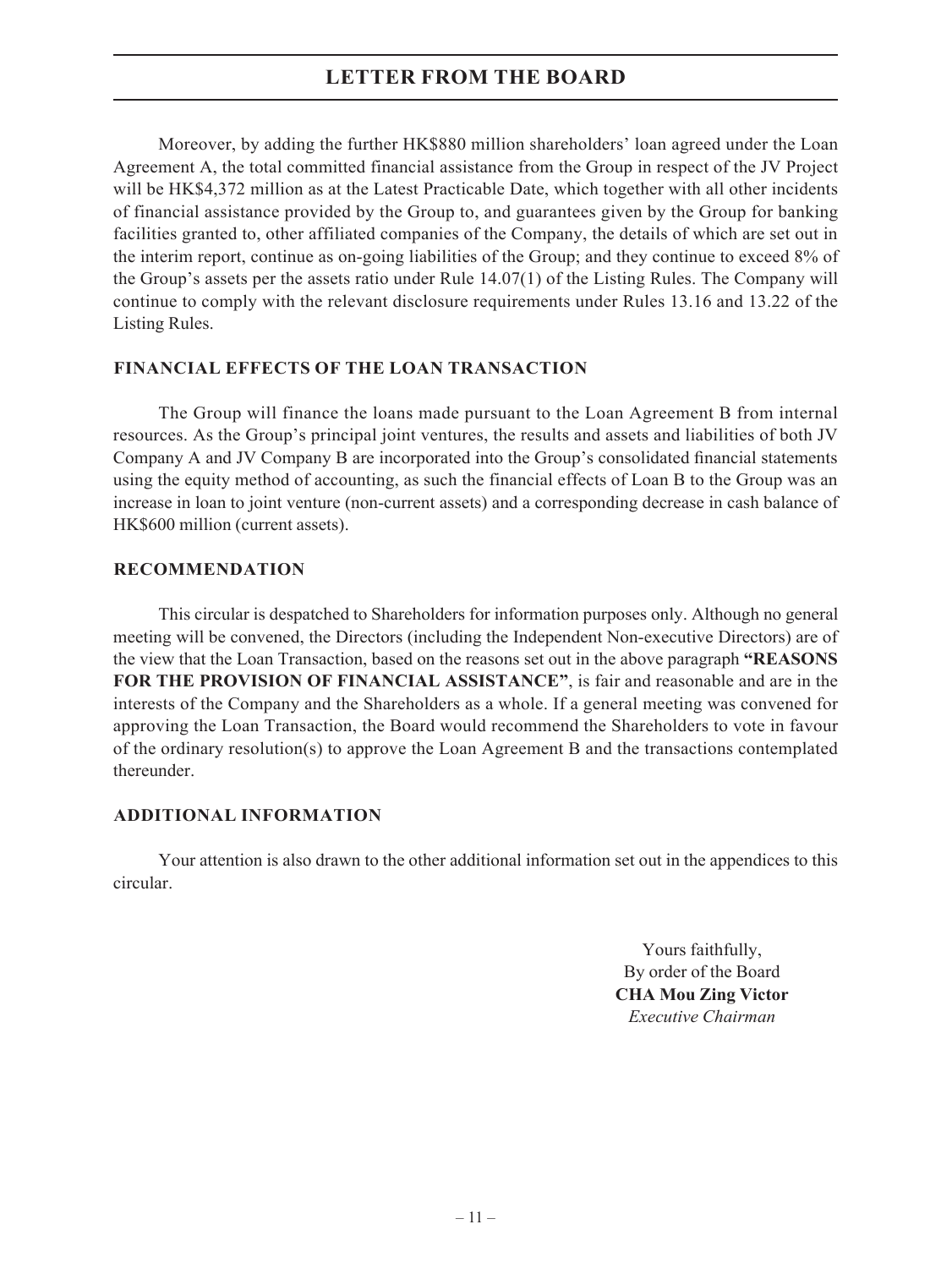### **1. FINANCIAL INFORMATION**

The audited consolidated financial statements of the Group for the years ended 31 March 2019, 2020 and 2021 were disclosed in the annual reports of the Company for the years ended 31 March 2019 (pages 87 to 246), 2020 (pages 90 to 242), and 2021 (pages 89 to 230). The unaudited condensed consolidated interim financial information of the Group for the six months ended 30 September 2021 is set out from pages 17 to 42 in the interim report of the Company for the six months ended 30 September 2021. The aforementioned financial information of the Group has been published on both the website of the Stock Exchange (www.hkexnews.hk) and the website of the Company (www.hkri.com).

Please refer to the hyperlinks as stated below:

Annual Report for the year ended 31 March 2019: https://www1.hkexnews.hk/listedco/listconews/sehk/2019/0715/ltn20190715508.pdf

Annual Report for the year ended 31 March 2020: https://www1.hkexnews.hk/listedco/listconews/sehk/2020/0716/2020071600963.pdf

Annual Report for the year ended 31 March 2021: https://www1.hkexnews.hk/listedco/listconews/sehk/2021/0720/2021072000605.pdf

Interim Report for six months ended 30 September 2021: https://www1.hkexnews.hk/listedco/listconews/sehk/2021/1202/2021120201102.pdf

#### **2. STATEMENT OF INDEBTEDNESS**

As at the close of business on 30 April 2022, the Group had unsecured outstanding bank and other loans of approximately HK\$11,045.5 million, in which HK\$2,694.5 million is provided with corporate guarantees for the amount in proportionate to the effective shareholdings of the Group and a non-controlling shareholder, and the remaining HK\$8,351.0 million are unguaranteed.

As at 30 April 2022, the Group had outstanding unsecured advances from non-controlling shareholders of certain subsidiaries of the Company of approximately HK\$1,667.2 million, unsecured club debentures issued by certain subsidiaries of the Company in the aggregate carrying amount of approximately HK\$814.8 million and lease liabilities of approximately HK\$58.5 million.

As at 30 April 2022, the loans to a joint venture by the Group amounting to approximately HK\$854.7 million were subordinated to banks to secure a banking facility granted to the joint venture.

The Group had financial guarantee contracts relating to corporate guarantees on the Group's proportionate shares to the extent of HK\$103.2 million and HK\$1,641.7 million as at 30 April 2022 given to banks in respect of banking facilities granted to an investee company and a joint venture respectively.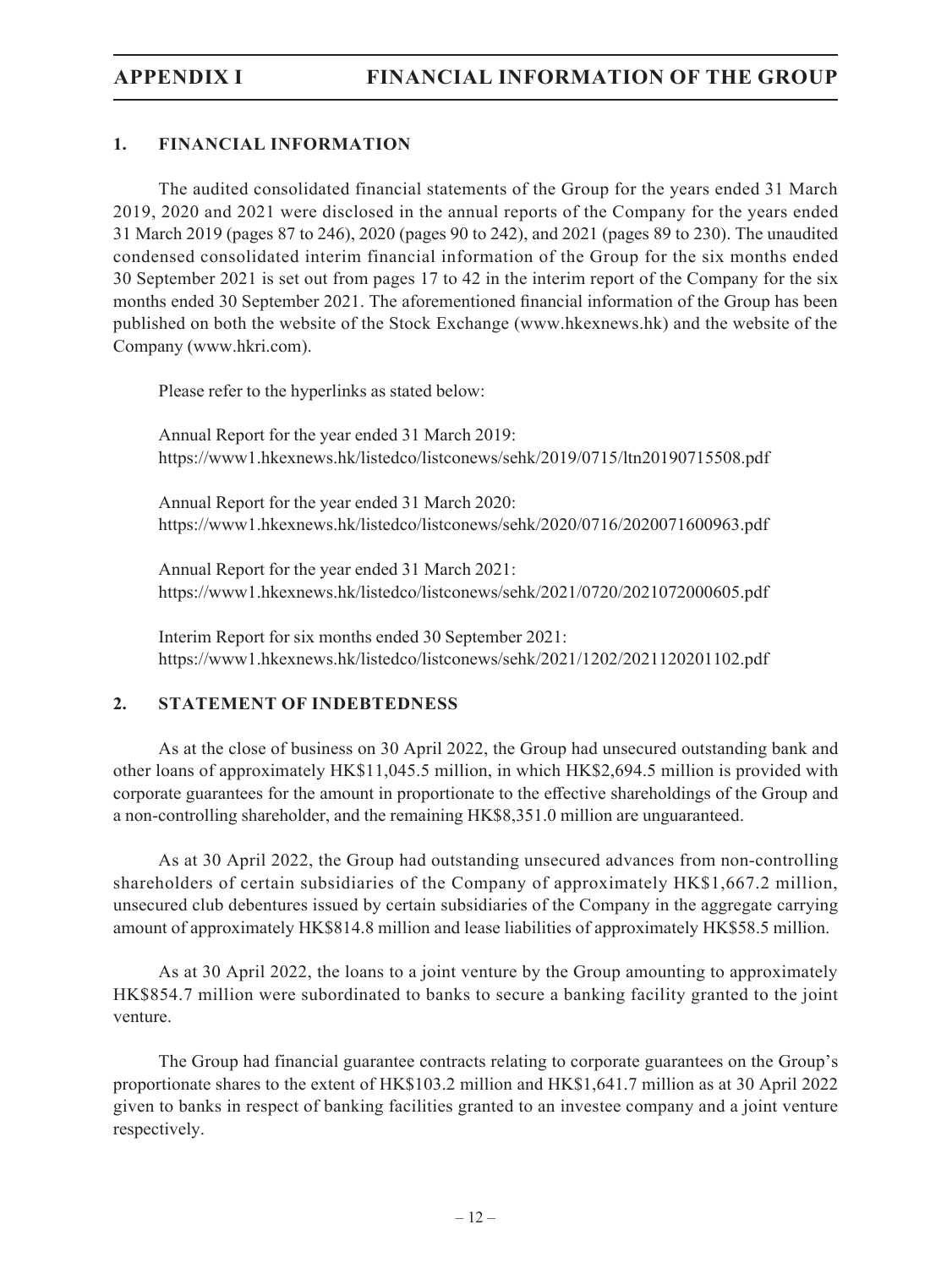Save as aforesaid or as otherwise disclosed herein, and apart from intra-group liabilities and normal trade payables in the ordinary course of business, as at the close of business on 30 April 2022, the Group did not have any other loan capital issued and outstanding or agreed to be issued, bank overdrafts, loans or other similar indebtedness, liabilities under acceptances or acceptance credits, mortgages, debentures or debt securities issued and outstanding, charges, hire purchases commitments, or other material contingent liabilities.

The Directors have confirmed that, save as disclosed above, there has not been any material change in the indebtedness and contingent liabilities of the Group since 30 April 2022.

### **3. WORKING CAPITAL**

The Directors are of the opinion that, taking into account the effect of the Loan Transaction, cash flow from operations, the facilities available and the Group's present available financial resources, the Group will have sufficient working capital for its present requirements for at least 12 months from the date of this circular.

### **4. FINANCIAL AND TRADING PROSPECTS OF THE GROUP**

The Group is principally engaged in property development and property investment in Hong Kong, mainland China and the Asia Pacific region. The provision of shareholders' loan represents the Group's continued financial support to a joint venture project (owned as to 40% by the Group and 60% by Hysan) in Hong Kong that offers more quality home choices to residents in the future Northern Metropolis. With the COVID-19 pandemic beginning to wane after the first quarter of 2022, the property market has displayed signs of having bottomed out. Market demand is still strong with accumulated pent-up demand. The Group remains positive towards the trading prospects of the local property development and investment sector.

#### **5. MATERIAL ADVERSE CHANGE**

The Directors confirm that there have been no material adverse changes in the financial or trading position or outlook of the Group since 31 March 2021, the date to which the latest audited consolidated financial statements of the Group were made up, up to and including the Latest Practicable Date.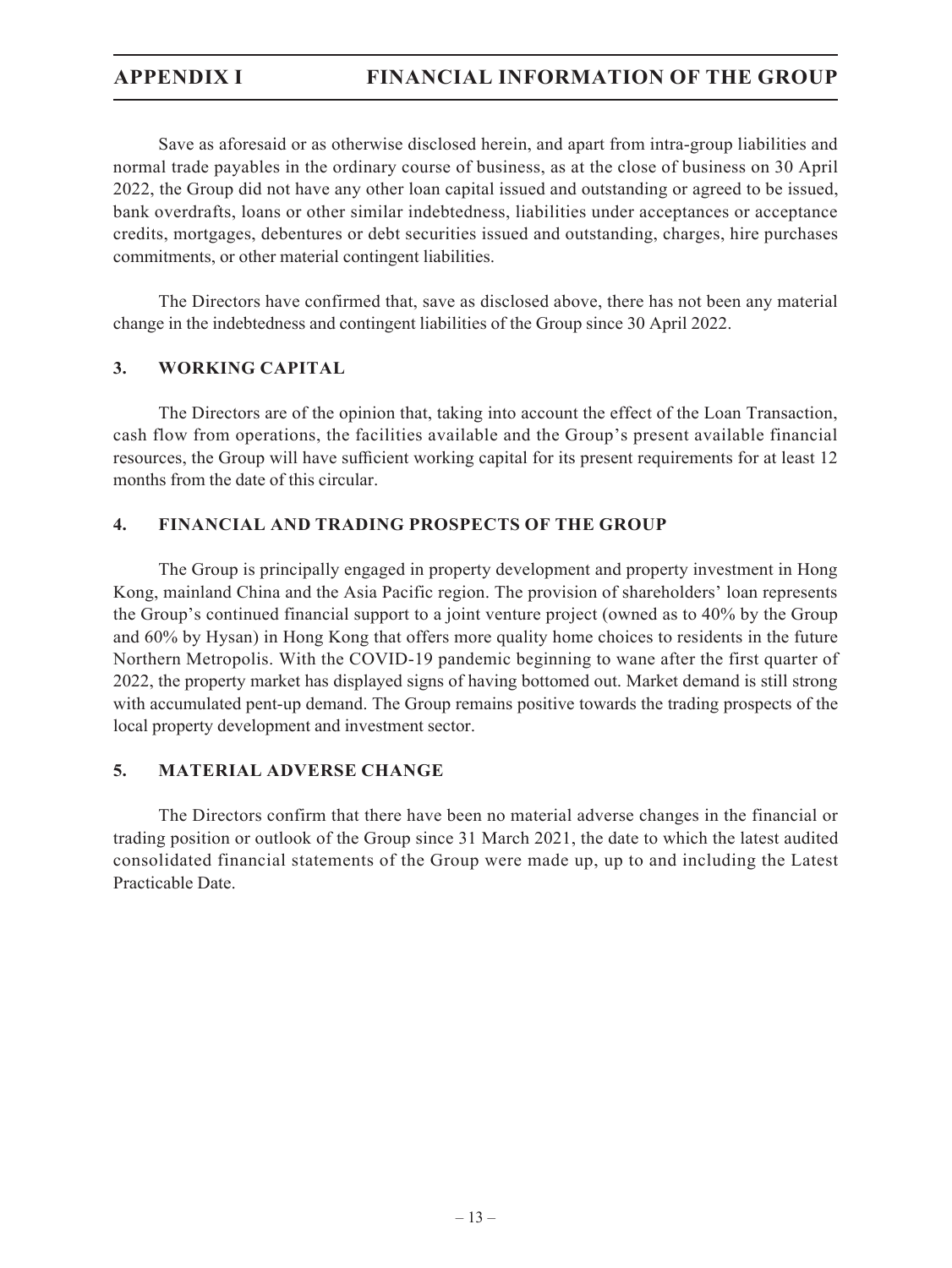#### **1. RESPONSIBILITY STATEMENT**

This circular, for which the Directors collectively and individually accept full responsibility, includes particulars given in compliance with the Listing Rules for the purpose of giving information with regard to the Company. The Directors, having made all reasonable enquires, confirm that to the best of their knowledge and belief the information contained in this circular is accurate and complete in all material respects and not misleading or deceptive, and there are no other matters the omission of which would make any statement herein or this circular misleading.

#### **2. DISCLOSURE OF INTERESTS**

#### **(a) Directors' Interests**

As at the Latest Practicable Date, the interests and short positions, if any, of the Directors or the chief executive of the Company in the shares, underlying shares and debentures of the Company or any associated corporation (within the meaning of Part XV of the SFO) which (i) were required to be notified to the Company and the Stock Exchange pursuant to the provisions of Divisions 7 and 8 of Part XV of the SFO (including interests and short positions which they were taken or deemed to have under such provisions of the SFO); or (ii) were required, pursuant to section 352 of the SFO, to be entered in the register referred to therein; or (iii) were required, pursuant to the Model Code for Securities Transactions by Directors of Listed Issuers set out in Appendix 10 to the Listing Rules (the "Model Code"), to be notified to the Company and the Stock Exchange were as follows:

#### *(i) Long positions in shares of the Company HK\$0.25 each*

|                  | Number of ordinary share                                       |                  |                  |           |                                  |              | Approximate<br>percentage<br>of issued |
|------------------|----------------------------------------------------------------|------------------|------------------|-----------|----------------------------------|--------------|----------------------------------------|
|                  |                                                                | Personal         | Family           | Corporate | <b>Other</b>                     |              | share                                  |
| Name of director | Capacity                                                       | <i>interests</i> | <i>interests</i> | interests | <i>interests</i>                 | <b>Total</b> | capital                                |
| Victor CHA       | Beneficial owner and<br>beneficiary of<br>discretionary trusts | 1,254,278        |                  |           | 791,896,895<br>(Note a)          | 793,151,173  | 53.40                                  |
| Johnson CHA      | Beneficiary of<br>discretionary trusts                         |                  |                  |           | 790,469,647<br>(Note a)          | 790,469,647  | 53.22                                  |
| Madeline WONG    | Founder and/or<br>beneficiary of<br>discretionary trusts       |                  |                  |           | 789,684,882<br>(Notes $b \& c$ ) | 789,684,882  | 53.17                                  |
| Ronald ARCULLI   | Beneficiary of a trust                                         | 265,619          |                  |           |                                  | 265,619      | 0.02                                   |
| Loretta HO       | Beneficial owner                                               | 94,160           |                  |           |                                  | 94,160       | 0.01                                   |
| TANG Moon Wah    | Beneficial owner                                               | 148,720          |                  |           |                                  | 148,720      | 0.01                                   |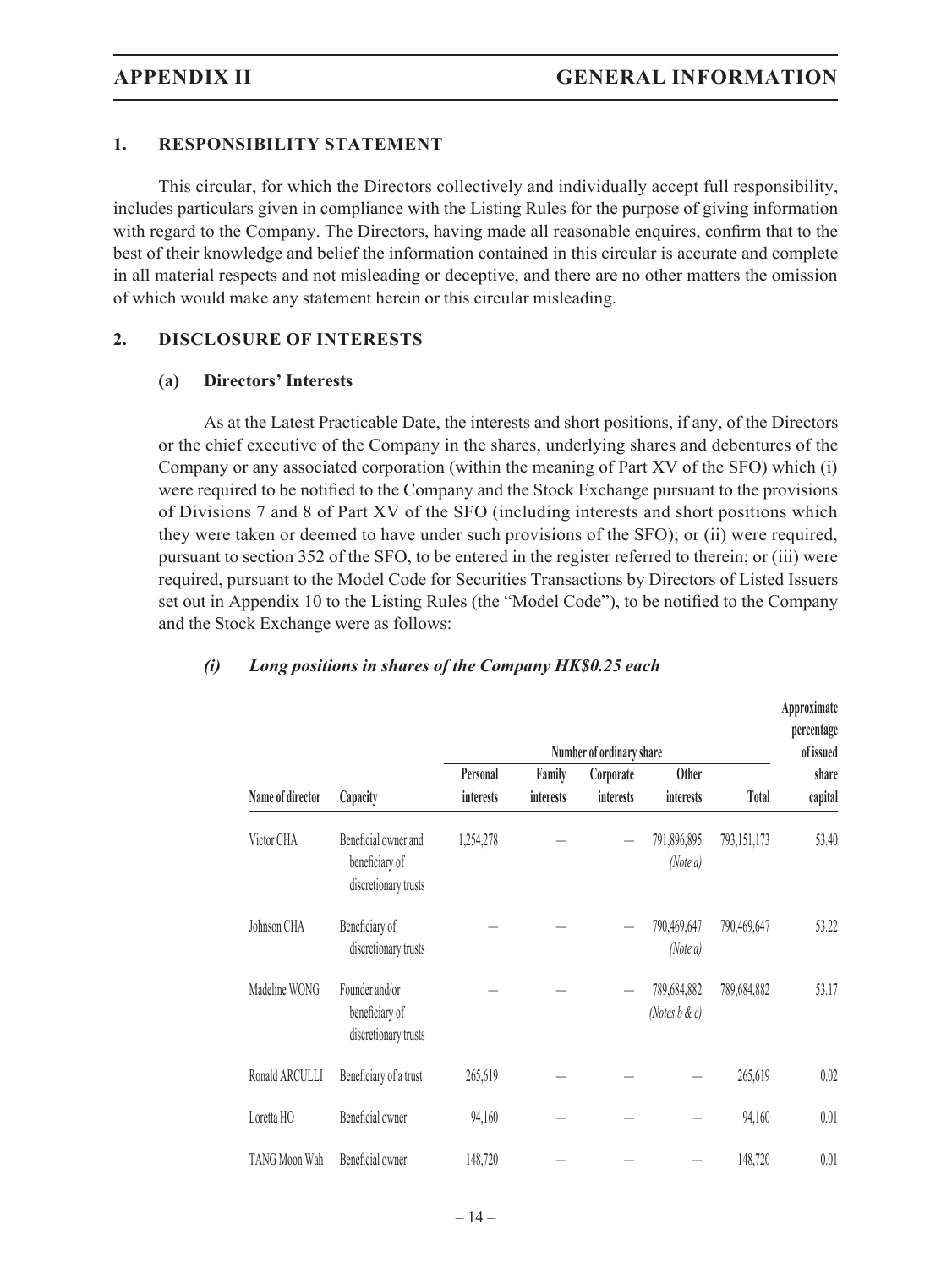*Notes:*

- (a) The shares belonged to certain but not identical discretionary trusts of which CCM Trust (Cayman) Limited ("CCM") and LBJ Regents (PTC) Limited ("LBJ") are the corporate trustees and the relevant Directors are among the members of the classes of discretionary beneficiaries.
- (b) 635,627,031 shares belonged to certain but not identical discretionary trusts of which CCM and LBJ are the corporate trustees and the Director is among the members of the classes of discretionary beneficiaries.
- (c) The Director is, under two separate discretionary trusts of which CCM and LBJ are corporate trustees, the founder and member of the classes of discretionary beneficiaries thereof. Such trusts are deemed to be interested in 154,057,851 shares in aggregate.

### *(ii) Share options granted to the Directors pursuant to the share option schemes adopted by the Company on 8 September 2011 (which was terminated on 27 August 2021) and 25 August 2021*

| Name of director      | Date of grant<br>(Note a) | <b>Exercise</b><br>price<br>per share<br>$(HK\$ | Number of<br>share options<br>outstanding<br>as at the Latest<br><b>Practicable Date</b> | Approximate<br>percentage<br>of issued<br>share capital<br>(Note b) |
|-----------------------|---------------------------|-------------------------------------------------|------------------------------------------------------------------------------------------|---------------------------------------------------------------------|
| Victor CHA            | 28 February 2017          | 3.845                                           | 3,190,000                                                                                | 1.22                                                                |
|                       | 12 March 2018             | 4.373                                           | 5,500,000                                                                                |                                                                     |
|                       | 24 November 2021          | 3.028                                           | 9,500,000                                                                                |                                                                     |
| TANG Moon Wah         | 28 February 2017          | 3.845                                           | 2,200,000                                                                                | 0.77                                                                |
|                       | 12 March 2018             | 4.373                                           | 3,300,000                                                                                |                                                                     |
|                       | 24 November 2021          | 3.028                                           | 6,000,000                                                                                |                                                                     |
| <b>CHEUNG Ho Koon</b> | 12 March 2018             | 4.373                                           | 440,000                                                                                  | 0.23                                                                |
|                       | 24 November 2021          | 3.028                                           | 3,000,000                                                                                |                                                                     |
| NGAN Man Ying         | 24 November 2021          | 3.028                                           | 3,000,000                                                                                | 0.20                                                                |
| Johnson CHA           | 28 February 2017          | 3.845                                           | 1,210,000                                                                                | 0.36                                                                |
|                       | 12 March 2018             | 4.373                                           | 1,760,000                                                                                |                                                                     |
|                       | 24 November 2021          | 3.028                                           | 2,400,000                                                                                |                                                                     |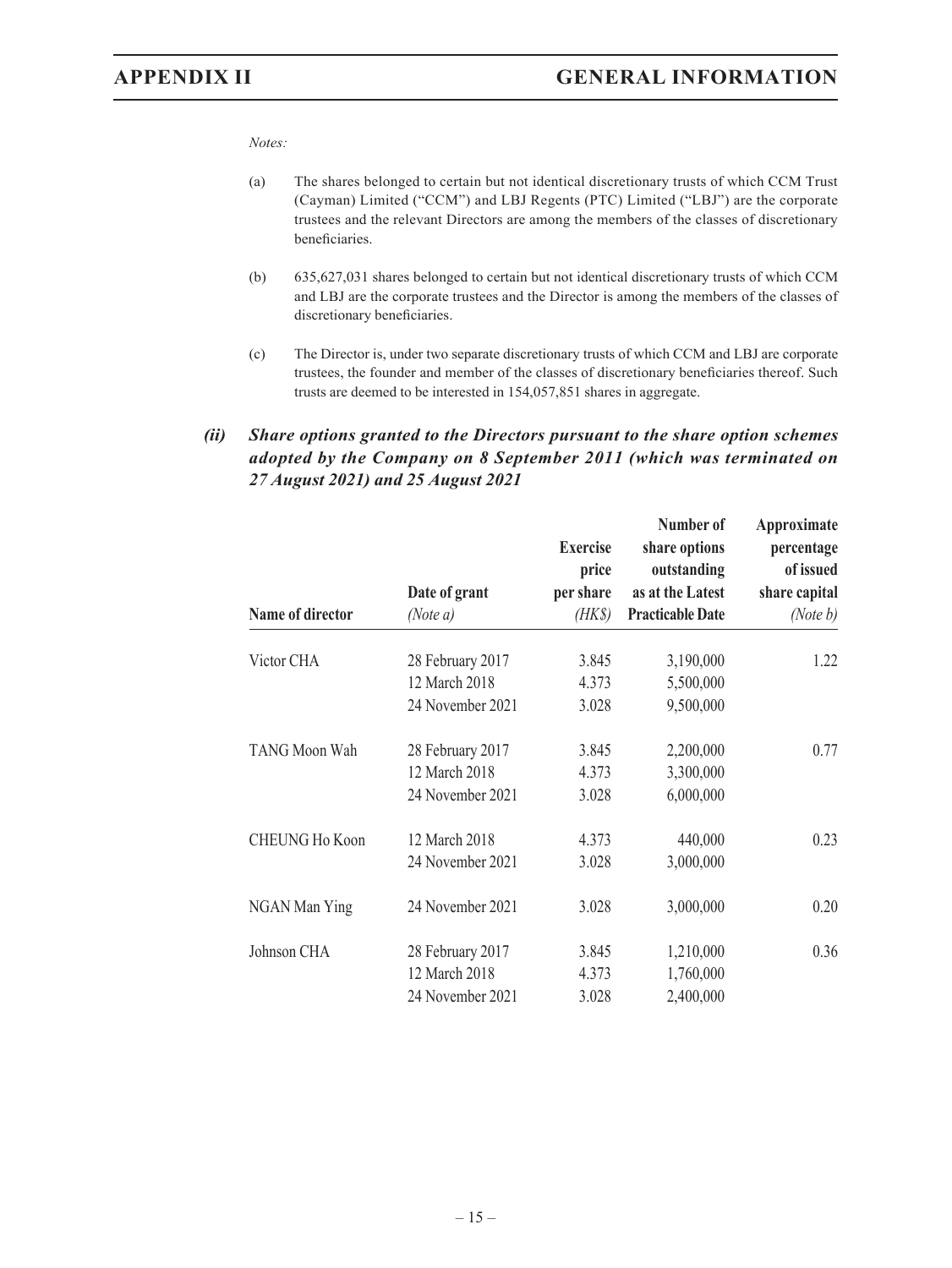## **APPENDIX II GENERAL INFORMATION**

|                  | Date of grant                     | <b>Exercise</b><br>price<br>per share | Number of<br>share options<br>outstanding<br>as at the Latest | Approximate<br>percentage<br>of issued<br>share capital |
|------------------|-----------------------------------|---------------------------------------|---------------------------------------------------------------|---------------------------------------------------------|
| Name of director | (Note a)                          | $(HK\$                                | <b>Practicable Date</b>                                       | (Note $b$ )                                             |
| Madeline WONG    | 28 February 2017                  | 3.845                                 | 1,210,000                                                     | 0.44                                                    |
|                  | 12 March 2018                     | 4.373                                 | 1,760,000                                                     |                                                         |
|                  | 24 November 2021                  | 3.028                                 | 3,500,000                                                     |                                                         |
| Ronald ARCULLI   | 28 February 2017                  | 3.845                                 | 1,210,000                                                     | 0.36                                                    |
|                  | 12 March 2018                     | 4.373                                 | 1,760,000                                                     |                                                         |
|                  | 24 November 2021                  | 3.028                                 | 2,400,000                                                     |                                                         |
| Linus CHEUNG     | 28 February 2017                  | 3.845                                 | 550,000                                                       | 0.18                                                    |
|                  | 12 March 2018                     | 4.373                                 | 880,000                                                       |                                                         |
|                  | 24 November 2021                  | 3.028                                 | 1,200,000                                                     |                                                         |
| Henry FAN        | 24 November 2021                  | 3.028                                 | 1,200,000                                                     | 0.08                                                    |
| Loretta HO       | 28 February 2017                  | 3.845                                 | 770,000                                                       | 0.19                                                    |
|                  | 12 March 2018                     | 4.373                                 | 880,000                                                       |                                                         |
|                  | 24 November 2021                  | 3.028                                 | 1,200,000                                                     |                                                         |
| Barbara SHIU     | 24 November 2021                  | 3.028                                 | 600,000                                                       | 0.04                                                    |
| TANG Kwai Chang  | 28 February 2017<br>12 March 2018 | 3.845<br>4.373                        | 220,000<br>880,000                                            | 0.15                                                    |
|                  | 24 November 2021                  | 3.028                                 | 1,200,000                                                     |                                                         |

(a) Share options granted on 28 February 2017 are exercisable during the period from 28 February 2017 to 27 February 2027.

Share options granted on 12 March 2018 are exercisable during the period from 12 March 2018 to 11 March 2028.

Share options granted on 24 November 2021 are exercisable during the period from 24 November 2021 to 23 November 2026

(b) The percentage is calculated based on the total number of issued shares of the Company as at the Latest Practicable Date (i.e. 1,485,301,803 shares of the Company).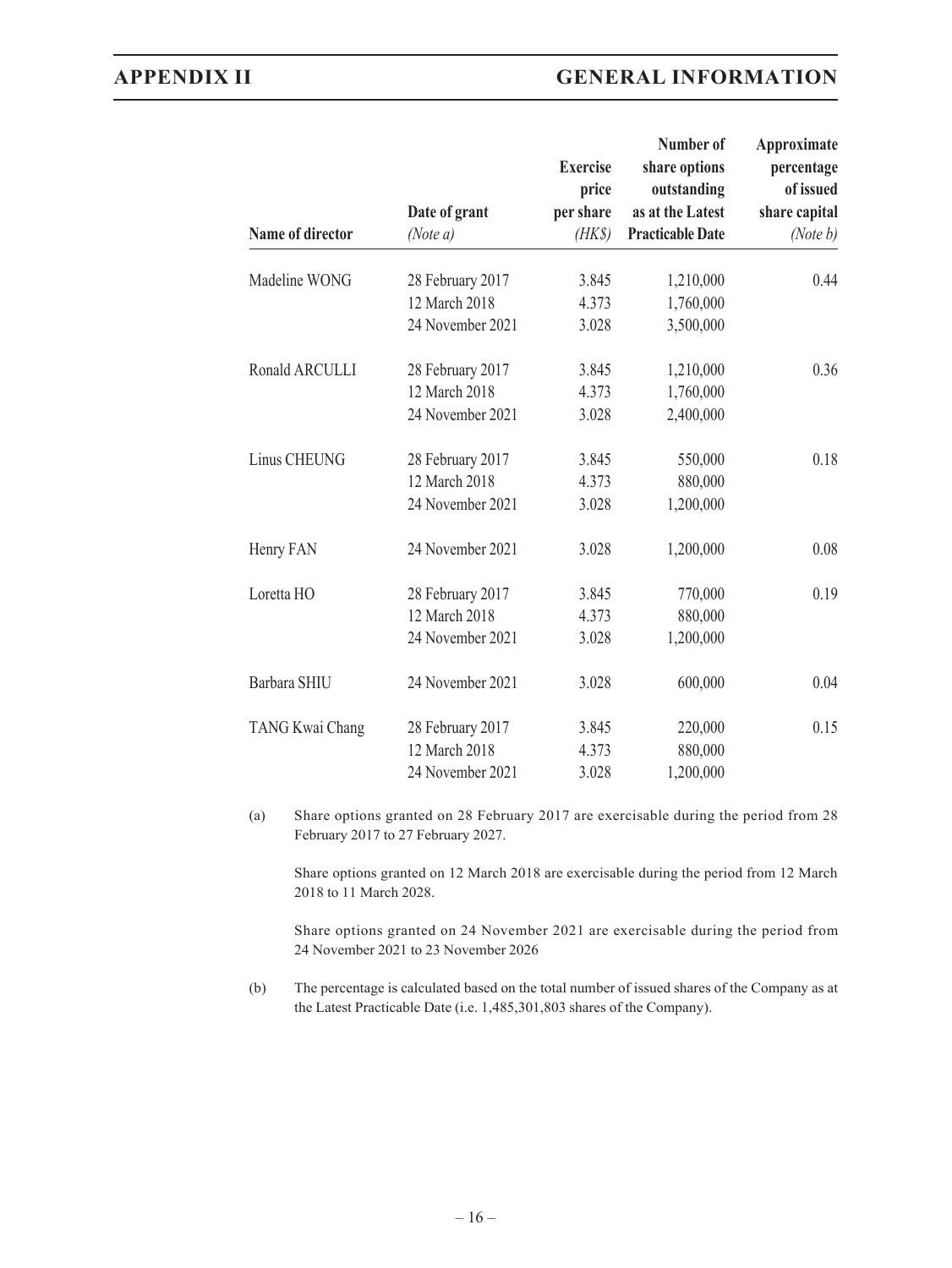Save as disclosed above and for certain Directors holding non-beneficial interests in the share capital of some of the subsidiaries of the Company as the nominee shareholders, as at the Latest Practicable Date, none of the Directors or the chief executive of the Company and their respective associates held any interests or short positions in the shares, underlying shares or debentures of the Company or any of its associated corporation (within the meaning of Part XV of the SFO) which (i) were required to be notified to the Company and the Stock Exchange pursuant to the provisions of Divisions 7 and 8 of Part XV of the SFO (including interests and short positions which they were taken or deemed to have under such provisions of the SFO); or (ii) were required, pursuant to section 352 of the SFO, to be entered in the register referred to therein; or (iii) were required, pursuant to the Model Code, to be notified to the Company and the Stock Exchange.

#### **(b) Substantial Shareholders' Interests**

So far as is known to each Director or the chief executive of the Company, as at the Latest Practicable Date, the following persons, other than a Director or the chief executive of the Company, had an interest or short position in the shares and underlying shares of the Company which would fall to be disclosed to the Company under the provisions of Divisions 2 and 3 of Part XV of the SFO, or who was, directly or indirectly, interested in 10% or more of the nominal value of any class of share capital carrying rights to vote in all circumstances at general meetings of any other member of the Group:

| Name of shareholder        | Capacity                                                                            | Number of<br>ordinary share | Approximate<br>percentage<br>of issued<br>share capital |
|----------------------------|-------------------------------------------------------------------------------------|-----------------------------|---------------------------------------------------------|
| CCM Trust (Cayman) Limited | Corporate trustee                                                                   | 715,617,969<br>(Note $a$ )  | 48.17                                                   |
| LBJ Regents (PTC) Limited  | Corporate trustee                                                                   | 101,084,280<br>(Note b)     | 6.81                                                    |
| Mingly Corporation         | Interest of controlled<br>corporations                                              | 144,606,568<br>(Note c)     | 9.73                                                    |
| OEI Kang Eric              | Interest of controlled<br>corporations/Interest held<br>jointly with another person | 76,222,400<br>(Note $d$ )   | 5.13                                                    |
| Claudio Holdings Limited   | Interest of controlled<br>corporations                                              | 74,560,800<br>(Note e)      | 5.02                                                    |

#### *(i) Long positions in shares of the Company of HK\$0.25 each*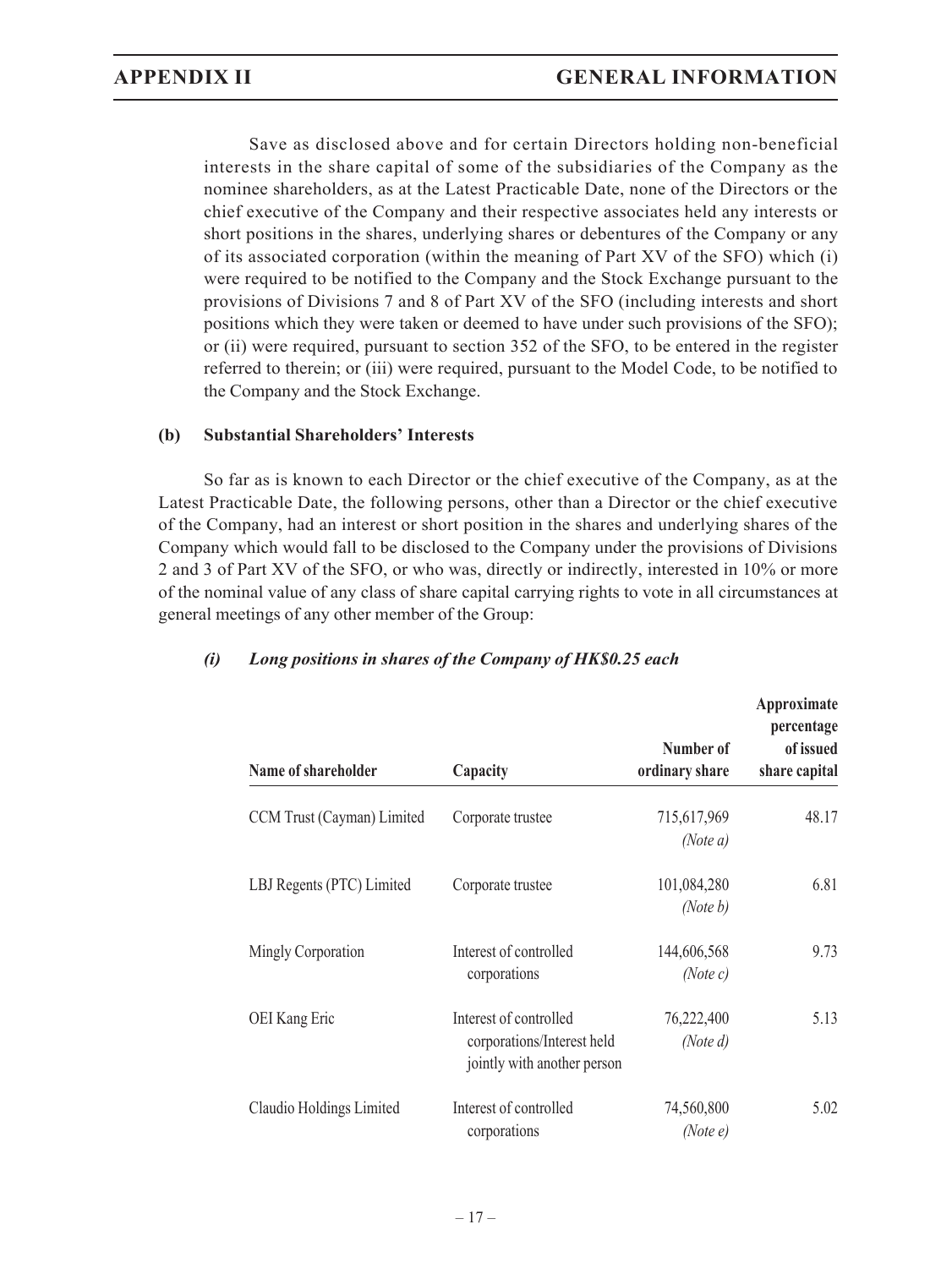#### *Notes:*

- (a) The shares interests comprise 571,011,401 shares held directly by CCM and 144,606,568 shares held indirectly through wholly-owned subsidiaries of Mingly Corporation ("Mingly"), which CCM is interested in 87.5% equity interest. CCM holds the above share interests as corporate trustee of certain but not identical discretionary trusts of which members of the classes of discretionary beneficiaries comprise the late Dr CHA Chi Ming's issue. Ms Madeline WONG, being a Director, is also director of CCM.
- (b) The shares are held by LBJ as corporate trustee of certain but not identical discretionary trusts of which members of the classes of discretionary beneficiaries comprise the late Dr CHA Chi Ming's issue. Ms Madeline WONG, Mr Victor CHA and Mr Johnson CHA, being Directors, are also directors of LBJ.
- (c) The shares are held indirectly by Mingly through its wholly-owned subsidiaries. Ms Madeline WONG, Mr Victor CHA and Mr Johnson CHA, being Directors, are also directors of Mingly.
- (d) As at 12 May 2021 as disclosed to the Stock Exchange, 4,936,800 shares are held jointly by OEI Kang Eric with another person and 71,285,600 shares are held by corporations (including Claudio Holdings Limited) controlled by OEI Kang Eric.
- (e) As at 14 May 2021 as disclosed to the Stock Exchange, the shares are held by, through corporations controlled by, Claudio Holdings Limited.

#### *(ii) Other members of the Group*

| Name of subsidiary                         | Name of shareholder                | Approximate<br>percentage<br>of issued<br>share capital<br>held in the<br>subsidiary |
|--------------------------------------------|------------------------------------|--------------------------------------------------------------------------------------|
| Hong Kong Resort Company<br>Limited (Note) | <b>Baylink Investments Limited</b> | 50.0                                                                                 |
| Partner Ally Limited                       | Sumirin Hong Kong Limited          | 25.0                                                                                 |

*Note:* Hong Kong Resort Company Limited is a holding company of 29 wholly-owned subsidiaries all of which Baylink Investments Limited is deemed to have a 50% indirect interest therein.

Save as disclosed above, as at the Latest Practicable Date, none of the Directors or the chief executive of the Company was aware of any other person, other than a Director or the chief executive of the Company, who had an interest or short position in the shares or underlying shares of the Company which would fall to be disclosed to the Company under the provisions of Divisions 2 and 3 of Part XV of the SFO, or who was, directly or indirectly, interested in 10% or more of the nominal value of any class of share capital carrying rights to vote in all circumstances at general meetings of any other member of the Group.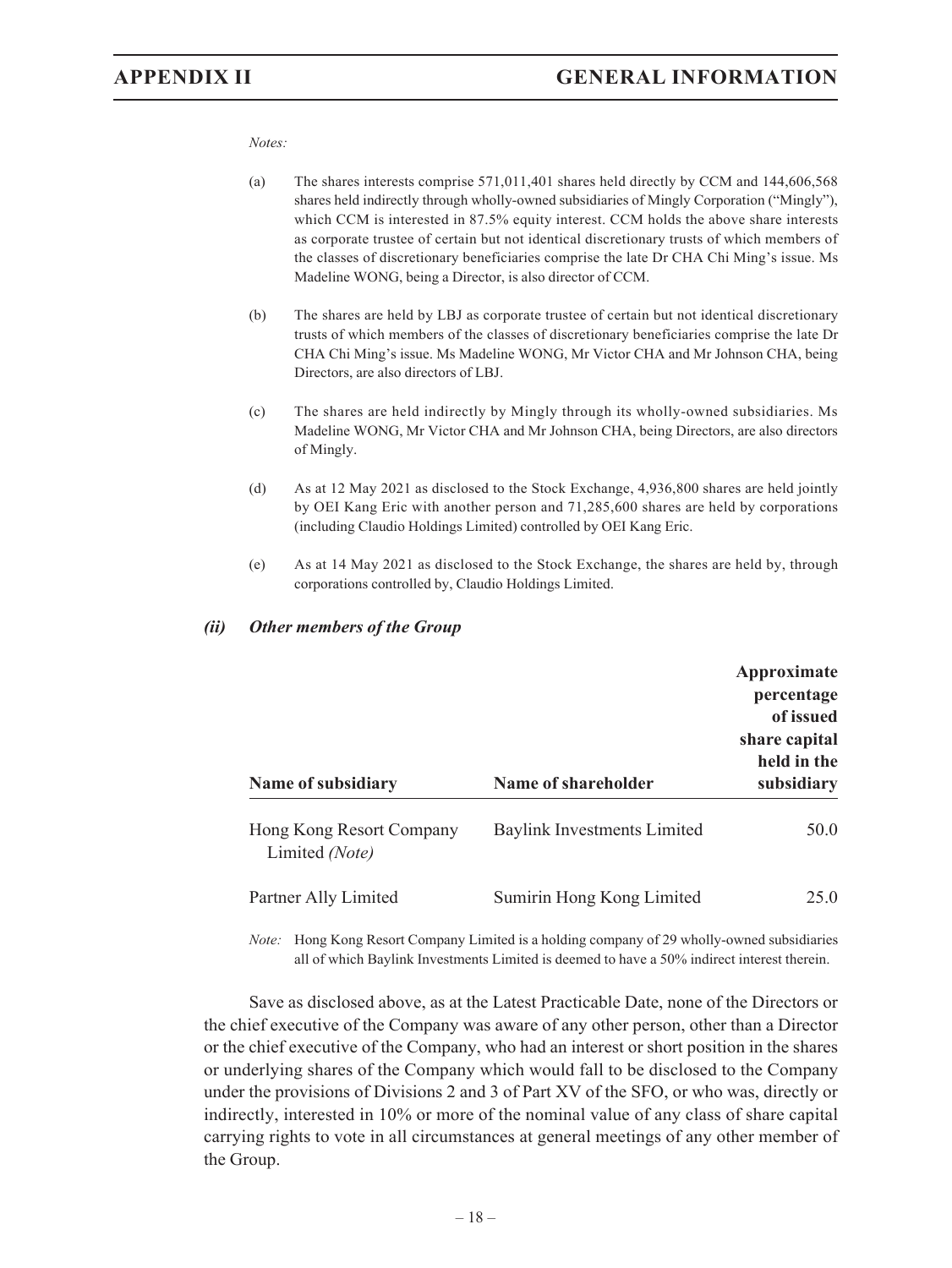### **3. DIRECTORS' INTERESTS**

- (a) As at the Latest Practicable Date, none of the Directors had any existing or proposed service contract with any member of the Group (excluding contracts expiring or determinable by the employer within one year without payment of compensation, other than statutory compensation).
- (b) As at the Latest Practicable Date, none of the Directors had any interest, direct or indirect, in any assets which have, since 31 March 2021 (being the date to which the latest published audited consolidated financial statements of the Company were made up), been acquired or disposed of by or leased to any member of the Group, or were proposed to be acquired or disposed of by, or leased to, any member of the Group.
- (c) None of the Directors was materially interested in any contract or arrangement subsisting at the date of this circular and which is significant in relation to the business of the Group.

#### **4. DIRECTORS' INTERESTS IN COMPETING BUSINESS**

As at the Latest Practicable Date, the interests of the Directors in businesses (apart from the Group's businesses) which compete or were likely to compete, either directly or indirectly, with the principal businesses of the Group as required to be disclosed pursuant to the Listing Rules were as follows:

- (a) Mr Ronald ARCULLI is a non-executive director of Sino Hotels (Holdings) Limited ("SHH"), Sino Land Company Limited ("SLC") and Tsim Sha Tsui Properties Limited ("TSTP"). The businesses of SHH, SLC and TSTP involve at least some of property investment, property development, property management and hotel management and ownership. SHH, SLC and TSTP are all listed on the Stock Exchange.
- (b) Mr Johnson CHA is the non-executive chairman of Hanison Construction Holdings Limited ("Hanison") whose group's businesses consist of property investment, property development and property management. Hanison is listed on the Stock Exchange.

#### **5. LITIGATION**

As at the Latest Practicable Date, none of the members of the Group was engaged in any litigation, arbitration or administrative proceedings of material importance and no litigation, arbitration, administrative proceedings or claim of material importance was known to the Directors to be pending or threatened against any member of the Group.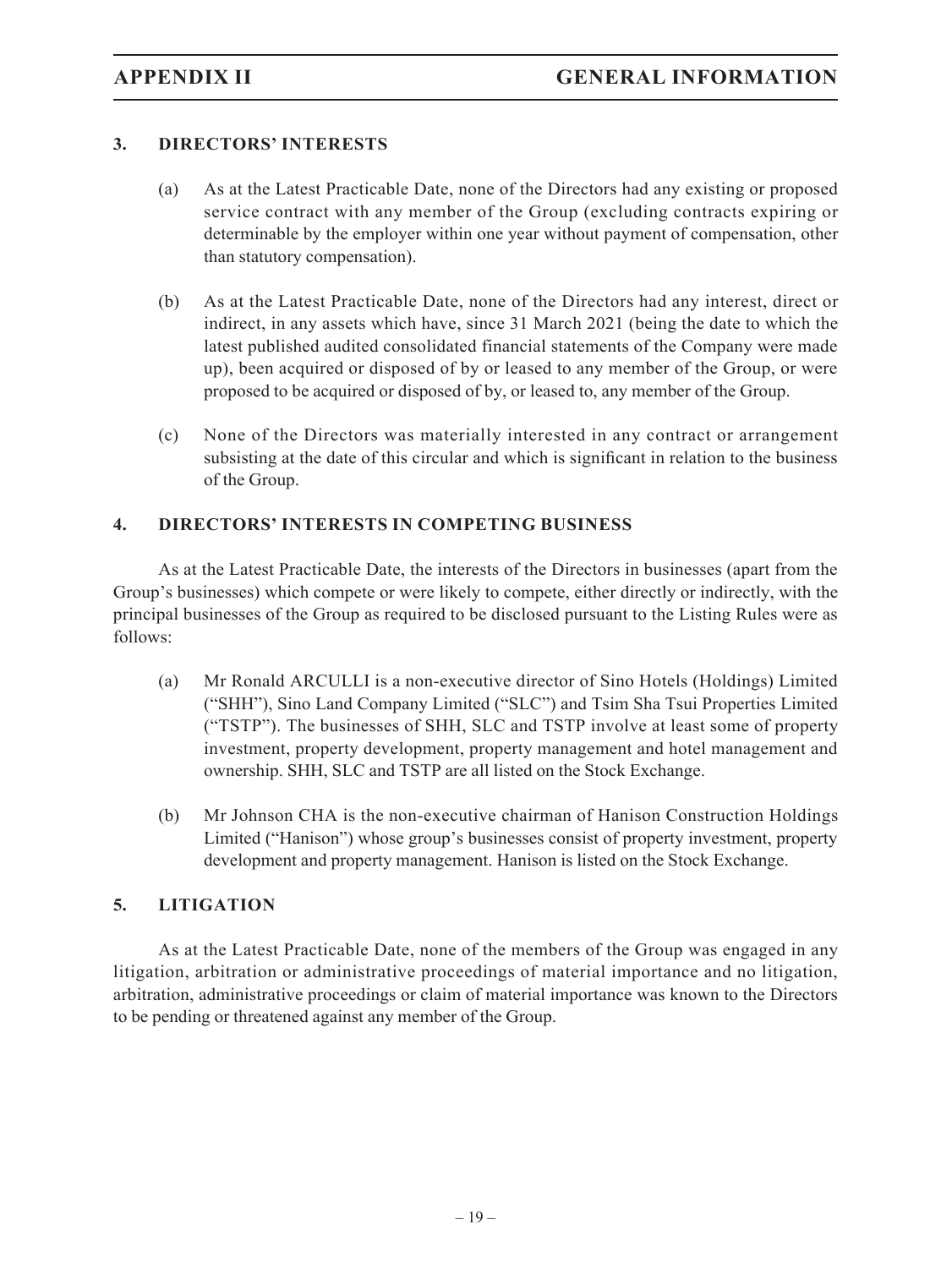### **6. MATERIAL CONTRACTS**

As at the Latest Practicable Date, the following contracts (not being contracts entered into in the ordinary course of business) were entered into by members of the Group within the two years immediately preceding the date of this circular are, or may be, material:

- (a) the tender submitted by Regal Galaxy Investment Limited ("Regal Galaxy") as the tenderer and accepted by Kingem Investment Limited as the vendor on 8 December 2020 regarding the successful tender by the Regal Galaxy for the purchase of all that piece or parcel of ground situate lying and being at Kowloon and registered in the Land Office as the Kowloon Inland Lot No.9230 and of and in the messuages erections and buildings thereon now known as United Daily News Centre, No. 21 Yuk Yat Street (also known as No.8 Kwei Chow Street), Kowloon at a consideration of HK\$310 million. Further details of the tender are set out in the announcement of the Company dated 8 December 2020.
- (b) the agreement entered into between 杭盛物業管理(杭州)有限公司 (Hangsheng Property Management (Hangzhou) Company Limited<sup>#</sup>) ("Hangsheng") and 杭州潤灝置 業有限公司 (Hangzhou Runhao Real Estate Co., Ltd.<sup>#</sup>) for Hangsheng acquire all 156 office units located at the  $8<sup>th</sup>$  to  $19<sup>th</sup>$  floors and the right of use of 62 parking lots at the  $2<sup>nd</sup>$  floor and  $4<sup>th</sup>$  floor basement, of a retail cum office building, namely Jinsha INCITY located at No. 97 Jinsha Avenue, Xiasha Sub-district, Qiantang District, Hangzhou at a total consideration of RMB413,563,056 (equivalent to approximately HK\$498.5 million). Further details of the agreement are set out in the announcement of the Company dated 17 September 2021.
- (c) the sale and purchase agreement entered into between DS Akasaka Godo Kaisha as purchaser and HKRJ Akasaka TMK as vendor on 8 October 2021 for the sale and purchase of the land and a 18-storey residential building, namely Horizon Place Akasaka with 94 units together with a basement of 54 vehicle parking spaces located at 8-2, Akasaka 6-chome, Minato-ku, Tokyo at a consideration of JPY9,654,850,000 (equivalent to approximately HK\$675.8 million). Further details of the agreement are set out in the announcement and circular of the Company dated 8 October 2021 and 28 October 2021 respectively.
- (d) the sale and purchase agreement entered into between DS Shibakoen Godo Kaisha as purchaser and HKRJ Haluwa TMK as vendor on 8 October 2021 for the sale and purchase of the land and a 15-storey flat roof residential building, namely Haluwa Shibakoen with 84 units together located at 208-1, Shiba 2-chome, Minato-ku, Tokyo at a consideration of JPY4,169,964,000 (equivalent to approximately HK\$291.9 million). Further details of the agreement are set out in the announcement and circular of the Company dated 8 October 2021 and 28 October 2021 respectively.

<sup>#</sup> *Translation of Chinese names in English is provided for identification purpose only*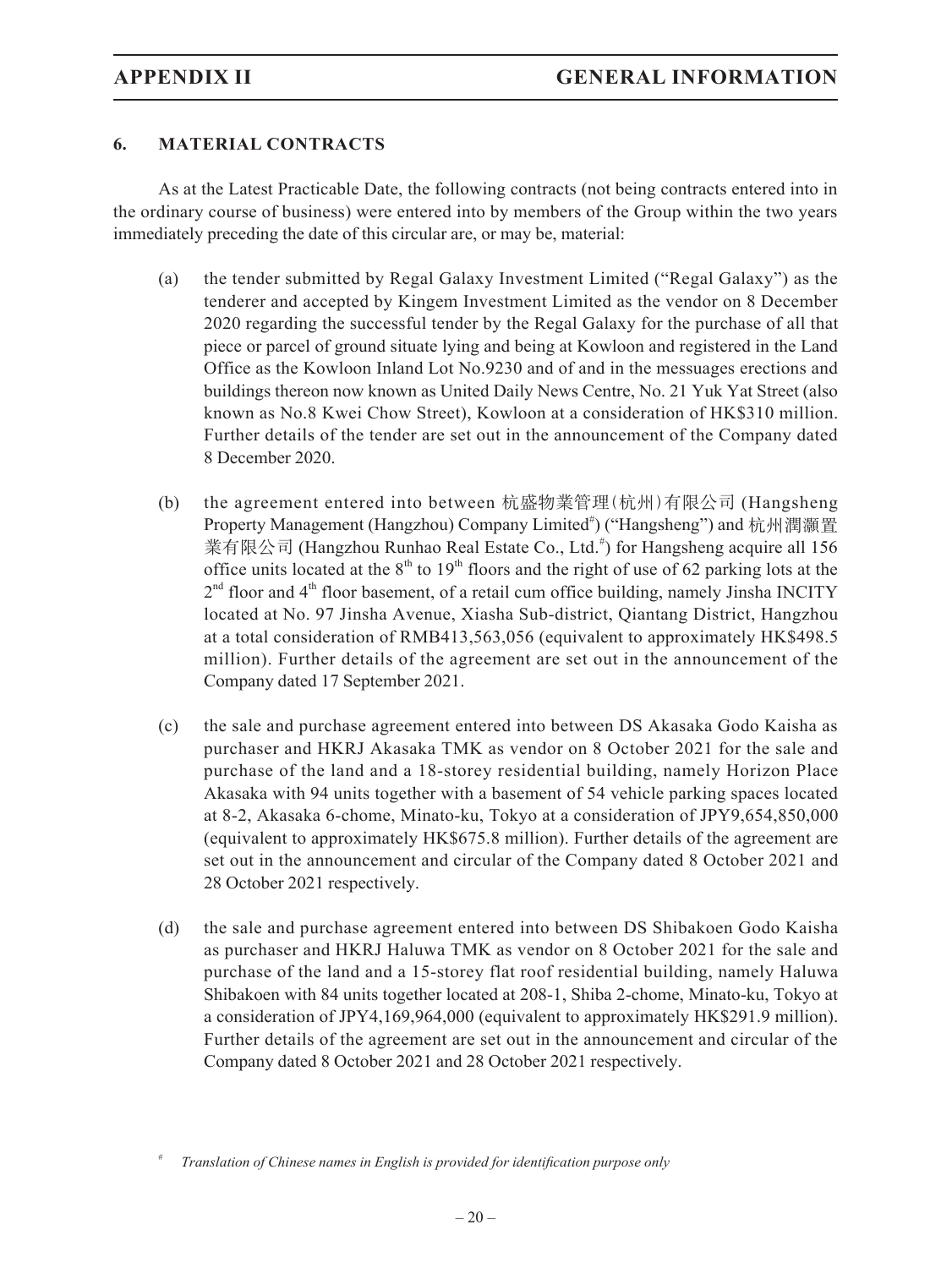- (e) the sale and purchase agreement entered into between DS Nishishinjuku Godo Kaisha as purchaser and HKRJ Graphio GK as vendor on 8 October 2021 for the sale and purchase of the land and a 13-storey flat roof office building, namely Graphio Nishi-Shinjuku Building with 12 units located at 22-9, Nishi-Shinjuku, 1-chome, Shinjuku-ku, Tokyo at a consideration of JPY5,487,015,000 (equivalent to approximately HK\$384.1 million). Further details of the agreement are set out in the announcement and circular of the Company dated 8 October 2021 and 28 October 2021 respectively.
- (f) the sale and purchase agreement entered into between S721 Co. Ltd. as purchaser and HKRJ Souei Godo Kaisha as vendor on 15 February 2022 for the sale and purchase of the land and a 7-storey flat roof residential building, namely Souei Park Harajuki with 22 units located at 4-18, Sendagaya 3-chome, Shibuya-ku, Tokyo at a consideration of JPY1,806,000,000 (equivalent to approximately HK\$122.8 million). Further details of the agreement are set out in the announcement of the Company dated 15 February 2022.
- (g) the sale and purchase agreement entered into between S721 Co. Ltd. as purchaser and HKRJ Veneo Godo Kaisha as vendor on 15 February 2022 for the sale and purchase of the the land and a 6-storey flat roof residential building, namely Veneo Minami Azabu with 4 units located at 11-16, Minami-Azabu 4-chome, Minato-ku, Tokyo at a consideration of JPY1,684,800,000 (equivalent to approximately HK\$114.6 million). Further details of the agreement are set out in the announcement of the Company dated 15 February 2022.
- (h) the Loan Agreement A
- (i) the Loan Agreement B

### **7. MISCELLANEOUS**

- (a) The secretary of the Company is Ms LEUNG Wai Fan. She is an associate member of The Hong Kong Chartered Governance Institute.
- (b) The registered office of the Company is at P.O. Box 309, Ugland House, Grand Cayman, KY1-1104, Cayman Islands.
- (c) The principal place of business of the Company in Hong Kong is at 23/F, China Merchants Tower, Shun Tak Centre, 168-200 Connaught Road Central, Hong Kong.
- (d) The English text of this circular shall prevail over the Chinese text.